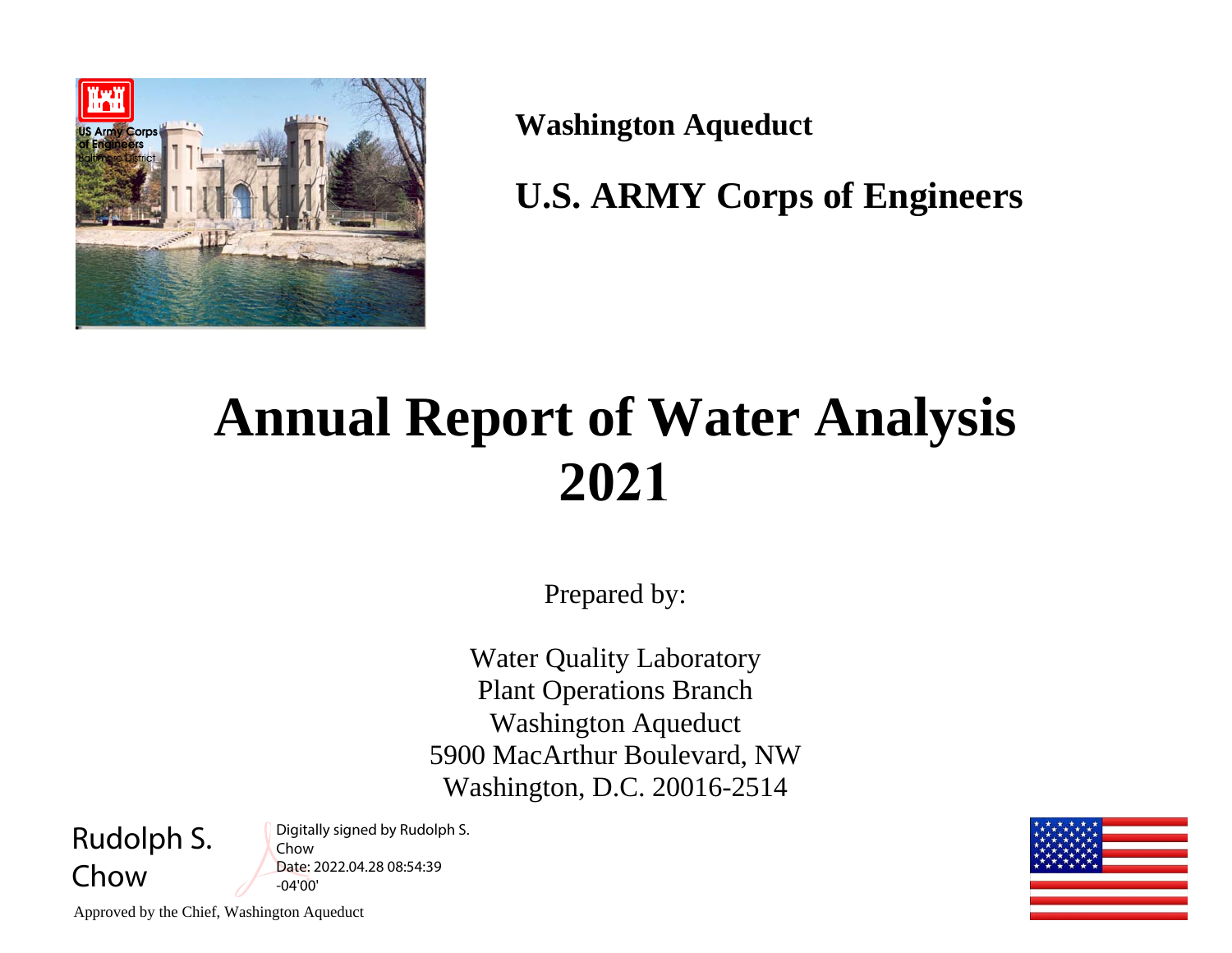

#### **Potomac River Raw Water Supply**

|                         |          |                   |                         |                  |                  | <b>Miscellaneous Physical Parameters</b> |                    |                |                      |                 |                          |                                                      |               |                 | Inorganic lons |                                     |                    |             |                |                | Microorganisms                      |                               |                                              |           |         |
|-------------------------|----------|-------------------|-------------------------|------------------|------------------|------------------------------------------|--------------------|----------------|----------------------|-----------------|--------------------------|------------------------------------------------------|---------------|-----------------|----------------|-------------------------------------|--------------------|-------------|----------------|----------------|-------------------------------------|-------------------------------|----------------------------------------------|-----------|---------|
|                         | 玉        | <b>ALKALINITY</b> | CONDUCTIVITY            | DISSOLVED SOLIDS | SUSPENDED SOLIDS | TOTAL SOLIDS                             | <b>TEMPERATURE</b> | TOTAL HARDNESS | TOTAL ORGANIC CARBON | TURBIDITY       | <b>TOTAL AMMONIA - N</b> | <b>BROMIDE</b>                                       | CHLORIDE      | <b>FLUORIDE</b> | NITRATE-N      | NITRITE - N                         | ORTHOPHOSPHATE-PO4 | PERCHLORATE | <b>SULFATE</b> | TOTAL COLIFORM | <b>F</b> COLL                       | GIARDIA<br>Great Falls Intake | <b>CRYPTOSPORIDIUM</b><br>Great Falls Intake |           |         |
|                         |          | ppm               | uS/cm                   | ppm              | ppm              | ppm                                      | $\mathsf{P}$       | ppm            | ppm                  | <b>NTU</b>      | ppm                      | ppm                                                  | ppm           | ppm             | ppm            | ppm                                 | ppm                | ppb         | ppm            | MPN/100mL      | MPN/100mL                           | cysts/L                       | Oocysts/L                                    |           |         |
| Jan                     | 7.8      | 78                | 307                     | 164              | 5                | 169                                      | 41                 | 120            | $2.2$                | $\overline{7}$  | <b>ND</b>                | <b>ND</b>                                            | 27            | <b>ND</b>       | 2.2            | <b>ND</b>                           | <b>ND</b>          | 0.3         | 25             | 2027           | 80                                  | 0.29                          | <b>ND</b>                                    |           |         |
| Feb                     | 7.9      | 77                | 575                     | 316              | 25               | 341                                      | 38                 | 121            | $1.5$                | 5               | <b>ND</b>                | <b>ND</b>                                            | 111           | <b>ND</b>       | 1.8            | <b>ND</b>                           | <b>ND</b>          | 0.3         | 22             | 3331           | 99                                  | 1.02                          | <b>ND</b>                                    |           |         |
| Mar                     | 7.8      | 69                | 285                     | 188              | $\overline{7}$   | 195                                      | 50                 | 113            | 2.6                  | 10              | <b>ND</b>                | <b>ND</b>                                            | 37            | <b>ND</b>       | 1.7            | <b>ND</b>                           | <b>ND</b>          | 0.2         | 20             | 2392           | 108                                 | 0.10                          | <b>ND</b>                                    |           |         |
| Apr                     | 7.8      | 71                | 255                     | 185              | $\overline{7}$   | 192                                      | 59                 | 106            | $2.4\,$              | 5               | 0.08                     | <b>ND</b>                                            | 27            | <b>ND</b>       | 1.1            | <b>ND</b>                           | <b>ND</b>          | <b>ND</b>   | 19             | 3396           | 74                                  | 0.18                          | <b>ND</b>                                    |           |         |
| May                     | 7.9      | 84                | 358                     | 173              | 12               | 185                                      | 68                 | 120            | $2.4\,$              | 5               | <b>ND</b>                | <b>ND</b>                                            | 33            | 0.13            | $1.2$          | <b>ND</b>                           | <b>ND</b>          | <b>ND</b>   | 23             | 1797           | 60                                  | <b>ND</b>                     | <b>ND</b>                                    |           |         |
| Jun                     | 7.9      | 89                | 307                     | 192              | 24               | 216                                      | 77                 | 128            | 3.3                  | 4               | <b>ND</b>                | <b>ND</b>                                            | 32            | 0.16            | 1.3            | <b>ND</b>                           | <b>ND</b>          | <b>ND</b>   | 25             | 3180           | 39                                  | <b>ND</b>                     | <b>ND</b>                                    |           |         |
| Jul                     | 8.4      | 90                | 356                     | 215              | $\mathbf{3}$     | 218                                      | 82                 | 133            | 3.0                  | 6               | 0.06                     | <b>ND</b>                                            | 36            | 0.23            | 0.6            | <b>ND</b>                           | <b>ND</b>          | 0.3         | 30             | 31982          | 40                                  | 0.19                          | <b>ND</b>                                    |           |         |
| Aug                     | 8.3      | 94                | 380                     | 221              | 11               | 232                                      | 82                 | 138            | 3.4                  | 6               | 0.06                     | <b>ND</b>                                            | 38            | 0.21            | 0.5            | <b>ND</b>                           | <b>ND</b>          | <b>ND</b>   | ${\bf 35}$     | 9459           | 153                                 | 0.95                          | <b>ND</b>                                    |           |         |
| Sep                     | 7.8      | 81                | 325                     | 200              | 5                | 205                                      | 73                 | 121            | 5.2                  | 14              | 0.05                     | <b>ND</b>                                            | 28            | 0.15            | 1.8            | <b>ND</b>                           | <b>ND</b>          | 0.3         | 20             | 18913          | 712                                 | 0.28                          | <b>ND</b>                                    |           |         |
| Oct                     | 8.0      | 103               | 364                     | 216              | $\mathbf{3}$     | 219                                      | 67                 | 137            | 2.4                  | 5               | <b>ND</b>                | <b>ND</b>                                            | 38            | 0.16            | 1.7            | <b>ND</b>                           | <b>ND</b>          | 0.3         | ${\bf 24}$     | 33145          | 930                                 | 0.55                          | <b>ND</b>                                    |           |         |
| Nov                     | 8.1      | 104               | 345                     | 198              | 5                | 203                                      | 49                 | 128            | 3.9                  | $5\phantom{.0}$ | ND                       | <b>ND</b>                                            | 28            | 0.13            | 1.7            | <b>ND</b>                           | <b>ND</b>          | 0.2         | 28             | 2483           | 115                                 | 0.10                          | <b>ND</b>                                    |           |         |
| <b>Dec</b>              | 8.3      | 122               | 388                     | 226              | <b>ND</b>        | 226                                      | 45                 | 152            | 1.9                  | $\mathbf{3}$    | <b>ND</b>                | <b>ND</b>                                            | 35            | 0.25            | 1.7            | <b>ND</b>                           | <b>ND</b>          | 0.3         | 33             | 163            | 14                                  | 0.19                          | $\sf ND$                                     |           |         |
|                         |          |                   |                         |                  |                  |                                          |                    |                |                      |                 |                          |                                                      | <b>Metals</b> |                 |                |                                     |                    |             |                |                |                                     |                               |                                              |           |         |
|                         | ALUMINUM | ANTIMONY          | ARSENIC                 | <b>BARIUM</b>    | <b>BERYLLIUM</b> | CADMIUM                                  | CALCIUM            | CHROMIUM       | <b>COBALT</b>        | COPPER          | <b>RON</b>               | <b>LEAD</b>                                          | LITHIUM       | MAGNESIUM       | MANGANESE      | <b>MOLYBDENUM</b>                   | <b>NICKEL</b>      | SELENIUM    | <b>SILVER</b>  | <b>SODIUM</b>  | <b>STRONTIUM</b>                    | THALLIUM                      | THORIUM                                      | URANIUM   | ZINC    |
|                         | ppb      | ppb               | ppb                     | ppb              | ppb              | ppb                                      | ppm                | ppb            | ppb                  | ppb             | ppb                      | ppb                                                  | ppb           | ppm             | ppb            | ppb                                 | ppb                | ppb         | ppb            | ppm            | ppb                                 | ppb                           | ppb                                          | ppb       | ppb     |
| Jan                     | 367      | <b>ND</b>         | <b>ND</b>               | 39               | <b>ND</b>        | <b>ND</b>                                | 34                 | ND             | 0.6                  | 2.1             | 600                      | 0.7                                                  | 2.0           | 8               | 58             | <b>ND</b>                           | 1.8                | <b>ND</b>   | <b>ND</b>      | 13             | 118                                 | ND                            | <b>ND</b>                                    | ND.       | 4.6     |
| Feb                     | 117      | <b>ND</b>         | <b>ND</b>               | 41               | <b>ND</b>        | <b>ND</b>                                | 37                 | ND             | <b>ND</b>            | 2.3             | 143                      | <b>ND</b>                                            | 2.4           | $\overline{7}$  | 24             | <b>ND</b>                           | 0.9                | <b>ND</b>   | <b>ND</b>      | 84             | 179                                 | <b>ND</b>                     | <b>ND</b>                                    | 0.2       | $2.2\,$ |
| Mar                     | 2943     | <b>ND</b>         | 1.1                     | 76               | 0.3              | <b>ND</b>                                | 31                 | 2.9            | 5.5                  | 7.0             | 4670                     | 5.9                                                  | 5.2           | 9               | 343            | <b>ND</b>                           | 10.4               | <b>ND</b>   | <b>ND</b>      | $17\,$         | 78                                  | <b>ND</b>                     | <b>ND</b>                                    | 0.3       | 28.4    |
| Apr                     | 241      | <b>ND</b>         | <b>ND</b>               | 38               | <b>ND</b>        | <b>ND</b>                                | 31                 | <b>ND</b>      | 0.4                  | 2.7             | 474                      | 0.6                                                  | 1.8           | $\overline{7}$  | 51             | <b>ND</b>                           | 1.4                | ND          | ND             | 16             | 125                                 | <b>ND</b>                     | <b>ND</b>                                    | <b>ND</b> | $3.5\,$ |
| May                     | 143      | <b>ND</b>         | <b>ND</b>               | 43               | <b>ND</b>        | <b>ND</b>                                | 37                 | <b>ND</b>      | 0.3                  | $2.2$           | 267                      | 0.3                                                  | 1.8           | $\overline{7}$  | 41             | 0.6                                 | 1.4                | <b>ND</b>   | <b>ND</b>      | 16             | 143                                 | <b>ND</b>                     | <b>ND</b>                                    | <b>ND</b> | 3.6     |
| Jun                     | 143      | ND                | ND                      | 44               | ND               | <b>ND</b>                                | 38                 | <b>ND</b>      | 0.2                  | 2.1             | 231                      | 0.4                                                  | 2.0           | 8               | 40             | 0.7                                 | 1.1                | ND          | <b>ND</b>      | 17             | 167                                 | ND                            | ND                                           | 0.2       | 2.4     |
| Jul                     | 93       | ND.               | <b>ND</b>               | 42               | <b>ND</b>        | <b>ND</b>                                | 39                 | ND.            | 0.2                  | 3.0             | 123                      | 0.3                                                  | 2.6           | 9               | 23             | 0.8                                 | 1.0                | ND          | ND.            | 18             | 194                                 | <b>ND</b>                     | ND.                                          | 0.3       | 1.5     |
| Aug                     | 272      | ND.               | 0.6                     | 49               | ND               | <b>ND</b>                                | 39                 | ND.            | 0.5                  | 2.1             | 395                      | 0.5                                                  | 3.0           | 10              | 142            | 0.8                                 | 1.7                | ND          | <b>ND</b>      | 19             | 199                                 | ND                            | <b>ND</b>                                    | 0.3       | 4.0     |
| Sep                     | 1480     | <b>ND</b>         | ND                      | 46               | ND               | ND.                                      | 37                 | 2.2            | 1.8                  | 5.4             | 2230                     | 2.1                                                  | 2.8           | 7               | 128            | 0.6                                 | 4.0                | ND          | ND             | 15             | 135                                 | ND                            | 0.6                                          | 0.4       | 7.9     |
| Oct                     | 154      | ND.               | ND.                     | 40               | ND               | ND.                                      | 44                 | ND.            | ND.                  | 1.9             | 218                      | 0.3                                                  | 1.6           | 7               | 29             | 0.6                                 | 0.9                | ND.         | ND             | 16             | 161                                 | ND                            | ND                                           | 0.3       | 1.9     |
| Nov                     | 356      | <b>ND</b>         | ND.                     | 44               | ND               | ND.                                      | 39                 | ND.            | 0.5                  | 2.4             | 581                      | 0.6                                                  | 2.8           | 8               | 52             | 0.5                                 | 1.6                | ND.         | ND             | 15             | 182                                 | ND                            | ND                                           | 0.2       | 3.8     |
| Dec                     | 106      | <b>ND</b>         | ND                      | 37               | ND.              | ND                                       | 44                 | <b>ND</b>      | <b>ND</b>            | 1.2             | 101                      | 0.2                                                  | 2.3           | 10              | 13             | 0.5                                 | 0.7                | <b>ND</b>   | <b>ND</b>      | 17             | 192                                 | ND                            | ND.                                          | 0.3       | 2.3     |
| ppm = Parts Per Million |          |                   | ppb = Parts Per Billion |                  |                  | ND = Not Detected                        |                    |                |                      |                 |                          | MPN/100mL = Most Probable Number per 100 milliLiters |               |                 |                | NTU = Nephelometric Turbidity Units |                    |             |                |                | µS/cm = microSiemens per centimeter |                               |                                              |           | Page    |

28.4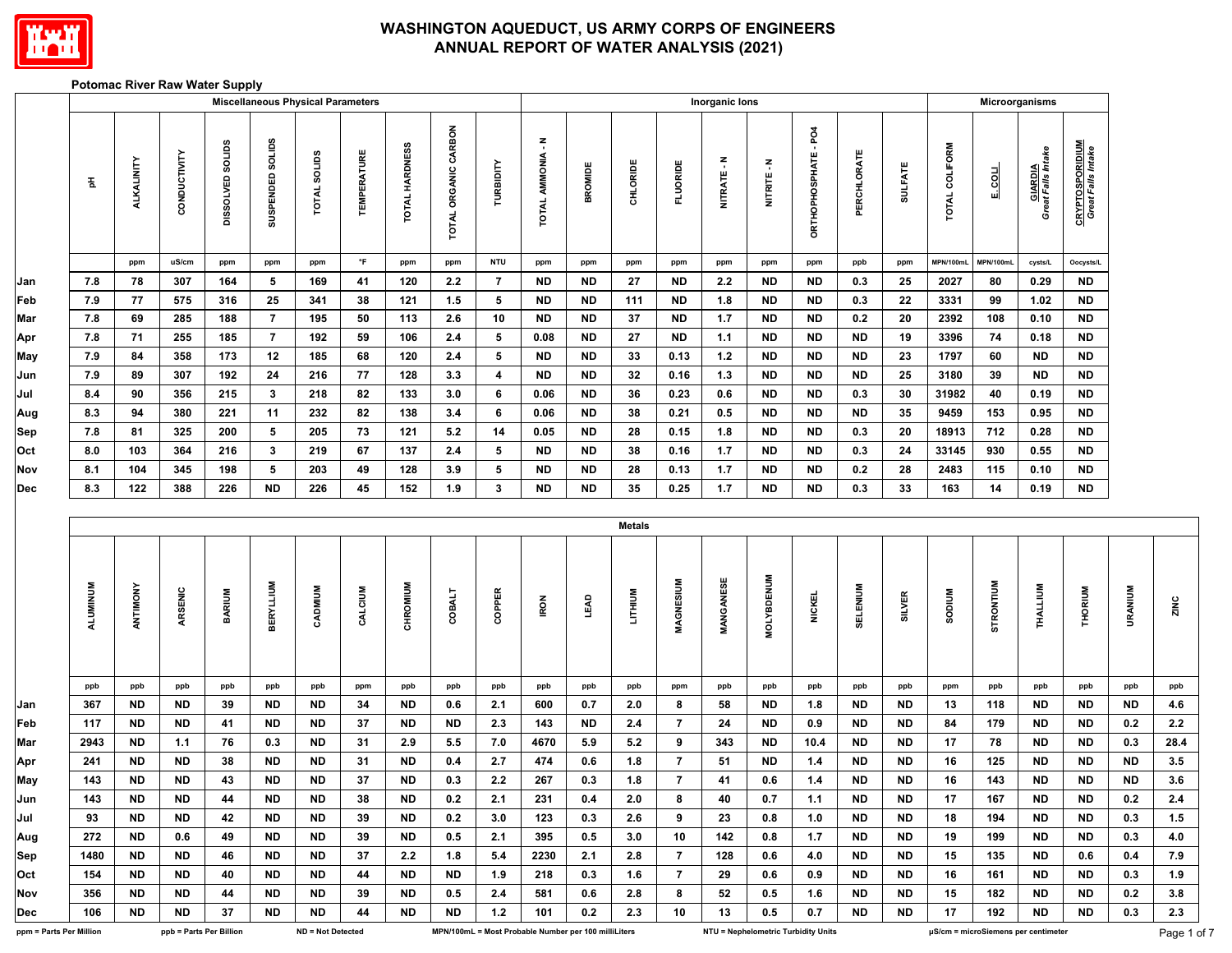

|                                                                                                 |                           |           |                                                       |                 | Inorganic lons |              |                             |             |                |          |           |           |               |                  |           |                         |           |               |        |            |           |                | <b>Metals</b>           |           |                |                   |               |           |           |                   |           |                |           |                |                  |           |
|-------------------------------------------------------------------------------------------------|---------------------------|-----------|-------------------------------------------------------|-----------------|----------------|--------------|-----------------------------|-------------|----------------|----------|-----------|-----------|---------------|------------------|-----------|-------------------------|-----------|---------------|--------|------------|-----------|----------------|-------------------------|-----------|----------------|-------------------|---------------|-----------|-----------|-------------------|-----------|----------------|-----------|----------------|------------------|-----------|
|                                                                                                 | Ŧ<br><b>TOTAL AMMONIA</b> | BROMIDE   | CHLORIDE                                              | <b>FLUORIDE</b> | NITRATE-N      | NITRITE-N    | <b>ORTHOPHOSPHATE - PO4</b> | PERCHLORATE | <b>SULFATE</b> | ALUMINUM | ANTIMONY  | ARSENIC   | <b>BARIUM</b> | <b>BERYLLIUM</b> | CADMIUM   | CALCIUM                 | CHROMIUM  | <b>COBALT</b> | COPPER | <b>RON</b> | LEAD      | <b>LITHIUM</b> | MAGNESIUM               | MANGANESE | <b>MERCURY</b> | <b>MOLYBDENUM</b> | <b>NICKEL</b> | SELENIUM  | SILVER    | <b>MUIDOS</b>     | STRONTIUM | THALLIUM       | THORUM    | <b>URANIUM</b> | WUIGANAV         | ZINC      |
| <b>EPA MCL*</b>                                                                                 |                           |           |                                                       | $\overline{4}$  | 10             | $\mathbf{1}$ |                             |             |                |          | 6         | 10        | 2000          | $\overline{a}$   | 5         |                         | 100       |               |        |            |           |                |                         |           | $\overline{2}$ |                   |               | 50        |           |                   |           | $\overline{2}$ |           | 30             |                  |           |
| Units                                                                                           | ppm                       | ppm       | ppm                                                   | ppm             | ppm            | ppm          | ppm                         | ppb         | ppm            | ppb      | ppb       | ppb       | ppb           | ppb              | ppb       | ppm                     | ppb       | ppb           | ppb    | ppb        | ppb       | ppb            | ppm                     | ppb       | ppb            | ppb               | ppb           | ppb       | ppb       | ppm               | ppb       | ppb            | ppb       | ppb            | ppb              | ppb       |
| Jan                                                                                             | 0.8                       | <b>ND</b> | Dalecarlia Water Treatment Plant Finished Water<br>28 | 0.6             | 2.1            | ND           | 2.5                         | 0.2         | 35             | 10       | ND        | ND        | 27            | ND               | ND        | 34                      | ND        | ND            | 1.5    | ND         | ND        | 1.3            | 8                       | 0.6       | ND             | ND                | 0.5           | ND        | ND        | 19                | 105       | ND.            | <b>ND</b> | ND             | ND               | 0.5       |
| Feb                                                                                             | 0.8                       | <b>ND</b> | 102                                                   | 0.6             | 1.8            | <b>ND</b>    | 2.6                         | 0.3         | 35             | 15       | <b>ND</b> | <b>ND</b> | 34            | <b>ND</b>        | <b>ND</b> | 39                      | <b>ND</b> | <b>ND</b>     | 1.1    | <b>ND</b>  | <b>ND</b> | 1.5            | 8                       | 0.6       | ND             | <b>ND</b>         | 0.7           | <b>ND</b> | ND.       | 51                | 184       | ND.            | ND.       | <b>ND</b>      | <b>ND</b>        | 1.1       |
| Mar                                                                                             | 0.8                       | <b>ND</b> | 43                                                    | 0.6             | 1.7            | <b>ND</b>    | 2.4                         | 0.2         | 32             | 11       | <b>ND</b> | <b>ND</b> | 28            | ND               | ND        | 33                      | ND        | ND            | 1.4    | ND         | ND        | 2.1            | 6                       | 0.4       | ND             | ND                | 0.6           | ND        | ND        | 27                | 97        | ND.            | <b>ND</b> | ND             | ND               | <b>ND</b> |
| Apr                                                                                             | 0.8                       | <b>ND</b> | 35                                                    | 0.7             | $1.2$          | <b>ND</b>    | 2.4                         | <b>ND</b>   | 31             | 24       | <b>ND</b> | <b>ND</b> | 36            | <b>ND</b>        | <b>ND</b> | 35                      | <b>ND</b> | <b>ND</b>     | 1.1    | <b>ND</b>  | <b>ND</b> | 1.8            | 6                       | 0.4       | <b>ND</b>      | ND                | 0.7           | ND        | ND        | 21                | 139       | ND             | <b>ND</b> | <b>ND</b>      | ND.              | 0.5       |
| May                                                                                             | 0.8                       | <b>ND</b> | 35                                                    | 0.7             | 1.1            | <b>ND</b>    | 2.5                         | 0.3         | 34             | 39       | <b>ND</b> | <b>ND</b> | 42            | <b>ND</b>        | <b>ND</b> | 37                      | <b>ND</b> | <b>ND</b>     | 1.4    | <b>ND</b>  | <b>ND</b> | 1.7            | 6                       | 0.5       | <b>ND</b>      | <b>ND</b>         | 0.6           | ND        | <b>ND</b> | 23                | 162       | <b>ND</b>      | <b>ND</b> | <b>ND</b>      | ND               | 0.5       |
| Jun                                                                                             | 0.9                       | <b>ND</b> | 39                                                    | 0.7             | 1.3            | <b>ND</b>    | 2.5                         | 0.2         | 36             | 37       | ND        | ND        | 39            | ND               | ND        | 40                      | ND        | <b>ND</b>     | 1.4    | <b>ND</b>  | <b>ND</b> | 1.8            | 7                       | 0.6       | ND             | 0.5               | 0.7           | ND        | ND        | 23                | 161       | <b>ND</b>      | <b>ND</b> | ND             | <b>ND</b>        | 0.8       |
| Jul                                                                                             | 0.8                       | <b>ND</b> | 39                                                    | 0.7             | 0.6            | <b>ND</b>    | $2.5\,$                     | 0.2         | 44             | 124      | <b>ND</b> | 0.3       | 38            | <b>ND</b>        | <b>ND</b> | 40                      | <b>ND</b> | <b>ND</b>     | 1.3    | <b>ND</b>  | <b>ND</b> | 1.9            | 8                       | 1.0       | <b>ND</b>      | 10.4              | 0.7           | ND        | ND        | 22                | 184       | ND.            | <b>ND</b> | <b>ND</b>      | 0.9              | <b>ND</b> |
| Aug                                                                                             | 0.9                       | <b>ND</b> | 40                                                    | 0.7             | 0.7            | <b>ND</b>    | 2.4                         | 0.3         | 51             | 47       | <b>ND</b> | 0.4       | 38            | ND               | ND        | 41                      | ND        | <b>ND</b>     | $1.2$  | ND         | ND        | 2.2            | 10                      | 1.1       | ND             | 0.8               | 0.8           | ND        | ND        | 25                | 198       | <b>ND</b>      | <b>ND</b> | ND             | 0.8              | 0.5       |
| Sep                                                                                             | 0.9                       | <b>ND</b> | 32                                                    | 0.8             | $1.7$          | <b>ND</b>    | 2.4                         | 0.3         | 42             | 46       | <b>ND</b> | 0.3       | 42            | <b>ND</b>        | <b>ND</b> | 38                      | <b>ND</b> | <b>ND</b>     | 1.3    | <b>ND</b>  | <b>ND</b> | 2.6            | $\overline{7}$          | 1.0       | <b>ND</b>      | 0.9               | 0.9           | ND        | ND        | 20                | 200       | ND             | ND        | ND             | 0.9              | 0.5       |
| Oct                                                                                             | 0.9                       | <b>ND</b> | 37                                                    | 0.7             | 1.7            | <b>ND</b>    | 2.4                         | 0.3         | 39             | 32       | <b>ND</b> | <b>ND</b> | 37            | <b>ND</b>        | <b>ND</b> | 46                      | <b>ND</b> | <b>ND</b>     | 1.1    | 10.1       | ND        | 1.0            | 5                       | 0.5       | ND             | 0.5               | 0.7           | ND        | ND        | 22                | 170       | ND             | <b>ND</b> | <b>ND</b>      | ND               | <b>ND</b> |
| Nov                                                                                             | 0.9                       | <b>ND</b> | 33                                                    | 0.6             | 1.6            | ND           | 2.4                         | 0.3         | 39             | 27       | ND        | ND        | 33            | ND               | ND        | 41                      | <b>ND</b> | <b>ND</b>     | 1.6    | ND         | ND        | 1.6            | 7                       | 0.6       | ND             | 0.5               | 0.8           | ND        | ND        | 22                | 129       | ND.            | <b>ND</b> | ND             | ND               | <b>ND</b> |
| Dec                                                                                             | 0.8                       | <b>ND</b> | 38                                                    | 0.6             | 1.7            | <b>ND</b>    | 2.3                         | 0.3         | 47             | 22       | <b>ND</b> | <b>ND</b> | 31            | <b>ND</b>        | <b>ND</b> | 44                      | <b>ND</b> | <b>ND</b>     | $1.2$  | 21.0       | <b>ND</b> | $1.2$          | 10                      | 0.7       | <b>ND</b>      | <b>ND</b>         | 0.7           | <b>ND</b> | <b>ND</b> | 23                | 186       | <b>ND</b>      | <b>ND</b> | <b>ND</b>      | <b>ND</b>        | 0.8       |
|                                                                                                 |                           |           | <b>McMillan Water Treatment Plant Finished Water</b>  |                 |                |              |                             |             |                |          |           |           |               |                  |           |                         |           |               |        |            |           |                |                         |           |                |                   |               |           |           |                   |           |                |           |                |                  |           |
| Jan                                                                                             | 0.8                       | <b>ND</b> | 29                                                    | 0.7             | 2.0            | ND           | 2.5                         | 0.2         | 37             | 20       | <b>ND</b> | <b>ND</b> | 29            | <b>ND</b>        | ND        | 27                      | ND        | ND            | 4.2    | ND         | ND        | 1.3            | 6                       | 0.3       | ND             | ND                | 0.6           | ND        | ND        | 20                | 116       | ND             | ND        | <b>ND</b>      | <b>ND</b>        | 0.6       |
| Feb                                                                                             | 0.8                       | <b>ND</b> | 83                                                    | 0.6             | 1.8            | <b>ND</b>    | 2.5                         | 0.3         | 37             | 19       | ND.       | <b>ND</b> | 35            | ND               | ND        | 35                      | <b>ND</b> | <b>ND</b>     | 2.4    | <b>ND</b>  | <b>ND</b> | 1.3            | 8                       | ND.       | <b>ND</b>      | <b>ND</b>         | 0.6           | ND        | <b>ND</b> | 46                | 177       | <b>ND</b>      | <b>ND</b> | <b>ND</b>      | ND.              | 0.8       |
| Mar                                                                                             | 0.8                       | <b>ND</b> | 56                                                    | 0.6             | 1.7            | <b>ND</b>    | 2.5                         | 0.3         | 33             | 14       | <b>ND</b> | <b>ND</b> | 33            | <b>ND</b>        | ND        | 25                      | ND        | ND            | 3.8    | <b>ND</b>  | ND        | 1.7            | $\overline{7}$          | ND.       | ND.            | ND                | 0.7           | ND        | ND        | 32                | 139       | ND.            | <b>ND</b> | <b>ND</b>      | ND.              | <b>ND</b> |
| Apr                                                                                             | 0.8                       | <b>ND</b> | 42                                                    | 0.7             | 1.2            | ND           | 2.5                         | <b>ND</b>   | 33             | 33       | <b>ND</b> | <b>ND</b> | 37            | ND               | ND        | 30                      | ND        | ND            | 3.5    | ND         | ND        | 1.5            | $\overline{7}$          | 0.2       | ND             | ND                | 0.6           | ND        | ND        | 25                | 134       | ND             | ND        | ND             | ND               | 0.5       |
| May                                                                                             | 0.8                       | <b>ND</b> | 36                                                    | 0.7             | 1.0            | <b>ND</b>    | 2.5                         | 0.2         | 34             | 63       | <b>ND</b> | <b>ND</b> | 39            | <b>ND</b>        | <b>ND</b> | 34                      | <b>ND</b> | <b>ND</b>     | 3.1    | <b>ND</b>  | ND        | 1.5            | 7                       | 0.3       | <b>ND</b>      | ND                | 0.5           | ND        | ND        | 21                | 148       | ND             | ND        | <b>ND</b>      | ND               | 10.4      |
| Jun                                                                                             | 0.8                       | <b>ND</b> | 40                                                    | 0.6             | 1.1            | <b>ND</b>    | 2.5                         | 0.2         | 38             | 60       | <b>ND</b> | <b>ND</b> | 39            | <b>ND</b>        | <b>ND</b> | 35                      | <b>ND</b> | <b>ND</b>     | 5.9    | <b>ND</b>  | <b>ND</b> | 1.8            | $\overline{7}$          | 1.1       | <b>ND</b>      | <b>ND</b>         | <b>ND</b>     | <b>ND</b> | <b>ND</b> | 24                | 169       | <b>ND</b>      | <b>ND</b> | <b>ND</b>      | ND               | <b>ND</b> |
| Jul                                                                                             | 0.8                       | <b>ND</b> | 41                                                    | 0.7             | 0.6            | ND           | 2.5                         | 0.3         | 43             | 76       | ND        | 0.3       | 40            | ND               | ND        | 36                      | <b>ND</b> | <b>ND</b>     | 6.8    | ND         | ND        | 1.9            | 8                       | 0.7       | ND             | 0.6               | ND.           | ND.       | ND        | 23                | 185       | <b>ND</b>      | <b>ND</b> | <b>ND</b>      | 0.5              | ND        |
| Aug                                                                                             | 0.8                       | ND        | 41                                                    | 0.6             | 0.5            | ND.          | 2.3                         | 0.4         | 54             | 49       | ND        | 0.3       | 37            | ND               | ND        | 34                      | ND        | <b>ND</b>     | 7.7    | <b>ND</b>  | ND.       | 1.9            | 11                      | 0.6       | ND.            | 0.7               | ND.           | ND.       | ND        | 26                | 193       | <b>ND</b>      | ND.       | ND.            | ND I             | <b>ND</b> |
| Sep                                                                                             | 0.8                       | ND        | 34                                                    | 0.7             | 1.3            | ND           | 2.5                         | 0.4         | 46             | 36       | ND        | 0.3       | 41            | ND               | ND        | 31                      | ND        | ND            | 8.7    | ND         | ND        | 2.3            | 7                       | 0.5       | ND             | 0.9               | 0.7           | ND        | ND.       | 24                | 190       | ND.            | ND        | ND             | 0.7 <sub>1</sub> | ND        |
| Oct                                                                                             | 0.8                       | <b>ND</b> | 34                                                    | 0.7             | 1.7            | ND           | 2.4                         | 0.3         | 40             | 16       | <b>ND</b> | <b>ND</b> | 36            | ND               | ND        | 33                      | ND        | ND            | 9.1    | ND         | ND        | 1.3            | 7                       | ND        | ND             | ND                | 0.6           | ND        | ND.       | 22                | 143       | ND             | ND        | ND             | ND .             | ND        |
| Nov                                                                                             | 0.8                       | <b>ND</b> | 35                                                    | 0.6             | 1.5            | ND           | 2.5                         | 0.3         | 42             | 50       | ND        | <b>ND</b> | 37            | ND               | ND        | 34                      | ND        | <b>ND</b>     | 13.4   | ND         | ND.       | 1.5            | 7                       | ND.       | ND             | 0.6               | 0.8           | ND        | ND        | 22                | 186       | ND.            | <b>ND</b> | ND.            | ND .             | ND        |
| Dec                                                                                             | 0.8                       | <b>ND</b> | 37                                                    | 0.6             | 1.6            | ND           | 2.4                         | 0.3         | 46             | 20       | <b>ND</b> | ND        | 33            | ND               | ND        | 40                      | <b>ND</b> | <b>ND</b>     | 8.3    | ND         | ND        | 1.3            | 9                       | 0.4       | ND             | ND.               | 0.7           | ND        | ND        | 22                | 176       | <b>ND</b>      | ND        | ND             | ND               | 0.6       |
| EPA MCL* = Environmental Protection Agency's Maximum Contaminant Level for regulated parameters |                           |           |                                                       |                 |                |              |                             |             |                |          |           |           |               |                  |           | ppm = Parts Per Million |           |               |        |            |           |                | ppb = Parts Per Billion |           |                |                   |               |           |           | ND = Not Detected |           |                |           |                |                  | Page 2 of |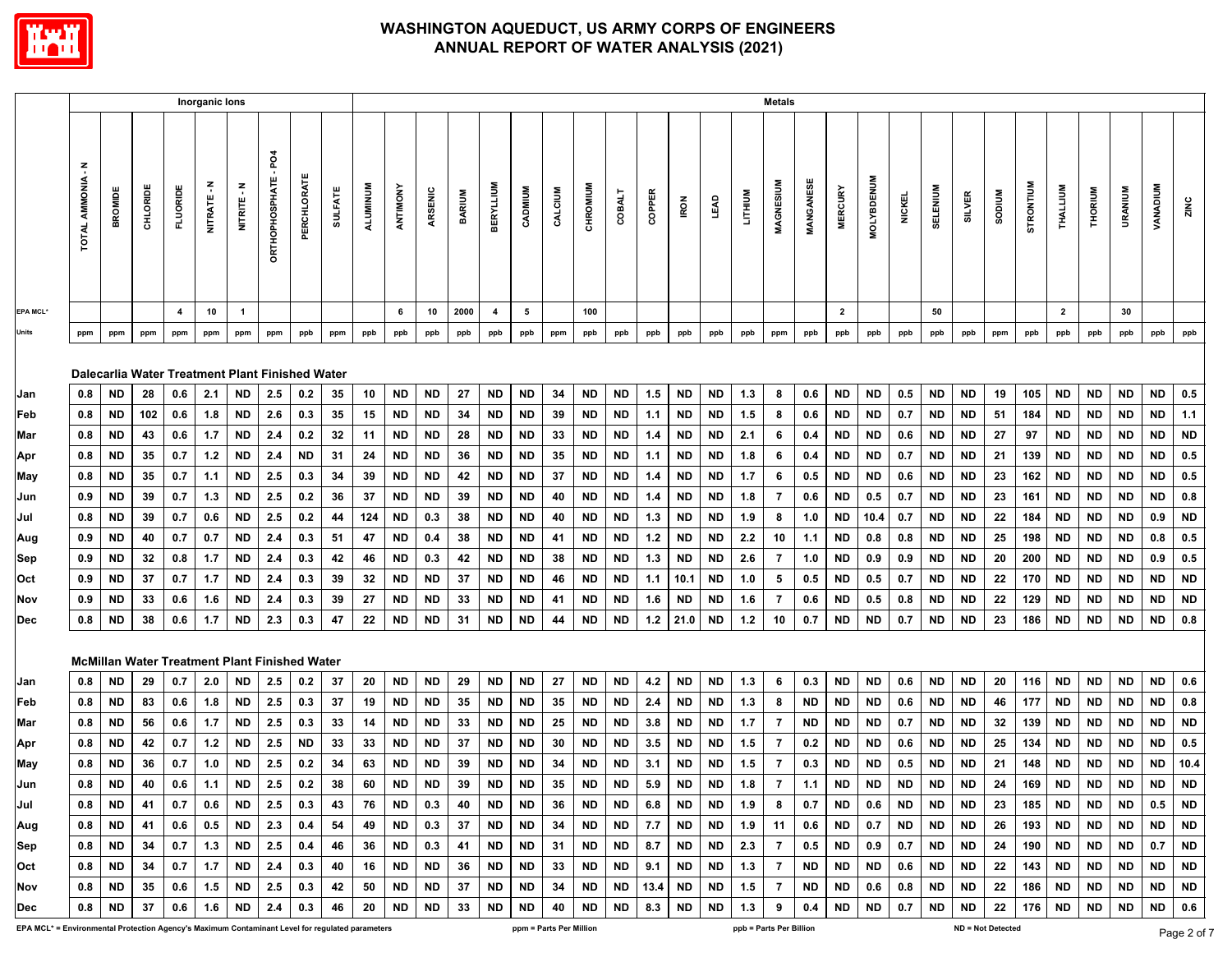

|                                                                                                 |                  |                   | <b>Miscellaneous Physical Parameters</b>             |                    |          |                |                      |                        |                                  |                      |                             | Microorganisms       |                                  |                              |                     | <b>Haloacetic Acids (HAAs)</b>   |                          |                      |                           |                          |                   |                             |                      | <b>Trihalomethanes (THMs)</b> |                       |           |                     |                           |                     |                          |                  |                |                      |                      |              |               | <b>Volatile Organic Compounds (VOCs)</b> |                 |                       |                        |                   |                     |                         |
|-------------------------------------------------------------------------------------------------|------------------|-------------------|------------------------------------------------------|--------------------|----------|----------------|----------------------|------------------------|----------------------------------|----------------------|-----------------------------|----------------------|----------------------------------|------------------------------|---------------------|----------------------------------|--------------------------|----------------------|---------------------------|--------------------------|-------------------|-----------------------------|----------------------|-------------------------------|-----------------------|-----------|---------------------|---------------------------|---------------------|--------------------------|------------------|----------------|----------------------|----------------------|--------------|---------------|------------------------------------------|-----------------|-----------------------|------------------------|-------------------|---------------------|-------------------------|
|                                                                                                 | 玉                | <b>ALKALINITY</b> | CONDUCTIVITY                                         | <b>TEMPERATURE</b> | CHLORINE | TOTAL HARDNESS | TOTAL ORGANIC CARBON | TOTAL DISSOLVED SOLIDS | TOTAL SUSPENDED SOLIDS           | TURBIDITY (Average)* | TOTAL COLIFORM (% positive) | E. COLI (% positive) | <b>HETEROTROPHIC PLATE COUNT</b> | ACID<br><b>DIBROMOACETIC</b> | DICHLOROACETIC ACID | MONOBROMOACETIC ACID             | MONOCHLOROACETIC ACID    | TRICHLOROACETIC ACID | ACIDS<br>TOTAL HALOACETIC | BROMOCHLOROACETIC ACID   | <b>CHLOROFORM</b> | <b>BROMODICHLOROMETHANE</b> | CHLORODIBROMOMETHANE | <b>BROMOFORM</b>              | TOTAL TRIHALOMETHANES | BENZENE   | <b>BROMOBENZENE</b> | <b>BROMOCHLOROMETHANE</b> | <b>BROMOMETHANE</b> | tert-BUTYLBENZENE        | Sec-BUTYLBENZENE | n-BUTYLBENZENE | CARBON TETRACHLORIDE | <b>CHLOROBENZENE</b> | CHLOROETHANE | CHLOROMETHANE | 2-CHLOROTOLUENE                          | 4-CHLOROTOLUENE | <b>DIBROMOMETHANE</b> | 1,3-DICHLOROBENZENE    | 4-DICHLOROBENZENE | 1,2-DICHLOROBENZENE | DICHLORODIFLUOROMETHANE |
| <b>EPA MCL*</b>                                                                                 |                  |                   |                                                      |                    |          |                |                      |                        |                                  |                      |                             |                      |                                  |                              |                     |                                  |                          |                      |                           |                          |                   |                             |                      |                               |                       | 5         |                     |                           |                     |                          |                  |                | 5                    | 100                  |              |               |                                          |                 |                       |                        | 75                | 600                 |                         |
| Units                                                                                           |                  | ppm               | uS/cm                                                | °F                 | ppm      | ppm            | ppm                  | ppm                    | ppm                              | <b>NTU</b>           | $% +$                       | $% +$                | CFU/ml                           | ppb                          | ppb                 | ppb                              | ppb                      | ppb                  | ppb                       | ppb                      | ppb               | ppb                         | ppb                  | ppb                           | ppb                   | ppb       | ppb                 | ppb                       | ppb                 | ppb                      | ppb              | ppb            | ppb                  | ppb                  | ppb          | ppb           | ppb                                      | ppb             | ppb                   | ppb                    | ppb               | ppb                 | ppb                     |
|                                                                                                 |                  |                   | Dalecarlia Water Treatment Plant Finished Water      |                    |          |                |                      |                        |                                  |                      |                             |                      |                                  |                              |                     |                                  |                          |                      |                           |                          |                   |                             |                      |                               |                       |           |                     |                           |                     |                          |                  |                |                      |                      |              |               |                                          |                 |                       |                        |                   |                     |                         |
| Jan                                                                                             | 7.7              | 76                | 335                                                  | 39                 | 3.6      | 117            | 1.4                  | $183$ ND               |                                  | $0.01$ 0.0           |                             | 0.0                  | $<$ 1                            |                              | …                   | ---                              |                          | ---                  |                           |                          | 9.9               | 5.5                         | 1.4                  | <b>ND</b>                     | 17                    | <b>ND</b> | <b>ND</b>           | <b>ND</b>                 | <b>ND</b>           | <b>ND</b>                | <b>ND</b>        | <b>ND</b>      | <b>ND</b>            | <b>ND</b>            | <b>ND</b>    | <b>ND</b>     | <b>ND</b>                                | <b>ND</b>       | <b>ND</b>             | <b>ND</b>              | <b>ND</b>         | ND ND               |                         |
| Feb                                                                                             | 7.7              | 76                | 569                                                  | 38                 | 3.6      | 132            | 1.1                  | 360                    | $\mathbf{1}$                     | $0.02$ 0.0           |                             | 0.0                  | $<$ 1                            | <b>ND</b>                    | 7.1                 | <b>ND</b>                        | $1.5$                    | 6.9                  | 16                        | 3.0                      | 6.1               | 5.5                         | 2.3                  | <b>ND</b>                     | 14                    | <b>ND</b> | <b>ND</b>           | <b>ND</b>                 | <b>ND</b>           | <b>ND</b>                | ND               | <b>ND</b>      | <b>ND</b>            | <b>ND</b>            | <b>ND</b>    | <b>ND</b>     | <b>ND</b>                                | <b>ND</b>       | <b>ND</b>             | <b>ND</b>              | <b>ND</b>         | $\sf ND$            | <b>ND</b>               |
| Mar                                                                                             | 7.7              | 66                | 329                                                  | 48                 | 3.5      | 108            | 1.6                  | 210                    | <b>ND</b>                        | $0.02 \ 0.0$         |                             | 0.0                  | $<$ 1                            |                              |                     | ---                              | ---                      | ---                  | ---                       |                          | 10.2              | 6.6                         | 1.8                  | <b>ND</b>                     | 19                    | <b>ND</b> | <b>ND</b>           | <b>ND</b>                 | <b>ND</b>           | <b>ND</b>                | ND               | <b>ND</b>      | <b>ND</b>            | <b>ND</b>            | <b>ND</b>    | ND            | ND                                       | <b>ND</b>       | <b>ND</b>             | <b>ND</b>              | <b>ND</b>         | <b>ND</b>           | <b>ND</b>               |
| Apr                                                                                             | 7.7              | 70                | 312                                                  | 55                 | 3.3      | 114            | 1.6                  | 203                    | ND                               | $0.02 \, 0.8$        |                             | 0.0                  | $<$ 1                            |                              |                     |                                  |                          |                      | ---                       |                          | 18.6              | 5.4                         | 0.5                  | <b>ND</b>                     | 25                    | <b>ND</b> | ND                  | <b>ND</b>                 | <b>ND</b>           | <b>ND</b>                | ND               | <b>ND</b>      | <b>ND</b>            | <b>ND</b>            | <b>ND</b>    | <b>ND</b>     | ND                                       | <b>ND</b>       | <b>ND</b>             | <b>ND</b>              | <b>ND</b>         | <b>ND</b>           | <b>ND</b>               |
| May                                                                                             | 7.7              | 79                | 370                                                  | 68                 | 3.2      | 119            | 1.7                  | 200                    | <b>ND</b>                        | $0.02$ 0.0           |                             | 0.0                  | $<$ 1                            | <b>ND</b>                    | 18.0                | <b>ND</b>                        | 2.2                      | 15.4                 | 36                        | 3.8                      | 25.4              | 9.2                         | 1.7                  | <b>ND</b>                     | 36                    | <b>ND</b> | <b>ND</b>           | <b>ND</b>                 | <b>ND</b>           | <b>ND</b>                | <b>ND</b>        | <b>ND</b>      | <b>ND</b>            | <b>ND</b>            | <b>ND</b>    | <b>ND</b>     | <b>ND</b>                                | <b>ND</b>       | <b>ND</b>             | <b>ND</b>              | <b>ND</b>         | <b>ND</b>           | <b>ND</b>               |
| Jun                                                                                             | $7.7\,$          | 82                | 343                                                  | 77                 | 3.5      | 130            | 2.2                  | 239                    | <b>ND</b>                        | $0.02 \ 0.0$         |                             | 0.0                  | $\mathbf{2}$                     | ---                          | ---                 | ---                              | ---                      | ---                  | ---                       | ---                      | 46.5              |                             | $13.6$ 2.6           | <b>ND</b>                     | 63                    | <b>ND</b> | <b>ND</b>           | <b>ND</b>                 | <b>ND</b>           | <b>ND</b>                | <b>ND</b>        | <b>ND</b>      | <b>ND</b>            | <b>ND</b>            | <b>ND</b>    | <b>ND</b>     | <b>ND</b>                                | <b>ND</b>       | <b>ND</b>             | <b>ND</b>              | <b>ND</b>         | <b>ND</b>           | <b>ND</b>               |
| Jul                                                                                             | $7.7\,$          | 82                | 390                                                  | 84                 | 3.7      | 133            | 2.2                  | 237                    | <b>ND</b>                        | $0.03$ 0.0           |                             | 0.0                  | 4                                | ---                          | …                   | ---                              | ---                      | ---                  | ---                       | ---                      | 37.3              |                             | $13.3$ 3.6           | <b>ND</b>                     | 55                    | <b>ND</b> | <b>ND</b>           | <b>ND</b>                 | <b>ND</b>           | <b>ND</b>                | ND               | <b>ND</b>      | <b>ND</b>            | <b>ND</b>            | <b>ND</b>    | <b>ND</b>     | <b>ND</b>                                | <b>ND</b>       | <b>ND</b>             | <b>ND</b>              | <b>ND</b>         | <b>ND</b>           | <b>ND</b>               |
| Aug                                                                                             | 7.7              | 84                | 412                                                  | 83                 | 3.7      | 142            | 2.3                  | 268                    | <b>ND</b>                        | $0.03 \ 0.0$         |                             | 0.0                  | $\mathbf{2}$                     |                              | ND 17.4             | <b>ND</b>                        | 2.5                      | 17.4                 | 37                        | 4.9                      | 30.5              |                             | $14.2 \, 4.0$        | <b>ND</b>                     | 49                    | <b>ND</b> | <b>ND</b>           | <b>ND</b>                 | <b>ND</b>           | <b>ND</b>                | <b>ND</b>        | <b>ND</b>      | <b>ND</b>            | <b>ND</b>            | <b>ND</b>    | ND            | ND                                       | <b>ND</b>       | <b>ND</b>             | <b>ND</b>              | <b>ND</b>         | <b>ND</b>           | <b>ND</b>               |
| Sep                                                                                             | $7.7\,$          | 75                | 347                                                  | 75                 | 3.8      | 122            | 2.7                  | 225                    | ND                               | $0.02$ 0.0           |                             | 0.0                  | 6                                | ---                          | ---                 | ---                              | ---                      | ---                  | ---                       | ---                      | 44.2              | 8.2                         | 0.6                  | <b>ND</b>                     | 53                    | <b>ND</b> | <b>ND</b>           | <b>ND</b>                 | <b>ND</b>           | <b>ND</b>                | ND               | <b>ND</b>      | <b>ND</b>            | <b>ND</b>            | <b>ND</b>    | <b>ND</b>     | <b>ND</b>                                | <b>ND</b>       | <b>ND</b>             | <b>ND</b>              | <b>ND</b>         | <b>ND</b>           | <b>ND</b>               |
| Oct                                                                                             | 7.7              | 96                | 404                                                  | 68                 | 3.7      | 138            | 1.8                  | 236                    | <b>ND</b>                        | $0.02$ 0.0           |                             | 0.0                  | 5                                | ---                          | ---                 | ---                              | ---                      | ---                  | ---                       | ---                      | 20.9              | 7.9                         | 1.6                  | <b>ND</b>                     | 31                    | <b>ND</b> | <b>ND</b>           | <b>ND</b>                 | <b>ND</b>           | <b>ND</b>                | <b>ND</b>        | <b>ND</b>      | <b>ND</b>            | <b>ND</b>            | <b>ND</b>    | <b>ND</b>     | <b>ND</b>                                | <b>ND</b>       | <b>ND</b>             | <b>ND</b>              | <b>ND</b>         | <b>ND</b>           | <b>ND</b>               |
| Nov                                                                                             | 7.7              | 95                | 372                                                  | 54                 | 3.8      | 133            | 2.3                  | 216                    | <b>ND</b>                        | 0.02                 | 0.0                         | 0.0                  | $<$ 1                            | <b>ND</b>                    | 16.1                | <b>ND</b>                        | 1.9                      | 17.2                 | 35                        | 2.6                      | 20.6              | 8.0                         | 1.1                  | <b>ND</b>                     | 30                    | <b>ND</b> | <b>ND</b>           | <b>ND</b>                 | <b>ND</b>           | <b>ND</b>                | ND               | <b>ND</b>      | <b>ND</b>            | ND                   | <b>ND</b>    | <b>ND</b>     | <b>ND</b>                                | <b>ND</b>       | <b>ND</b>             | <b>ND</b>              | <b>ND</b>         | <b>ND</b>           | <b>ND</b>               |
| Dec                                                                                             | 7.7              |                   | 113 413                                              | 49                 | 3.6      | 149            | 1.4                  | 233                    | <b>ND</b>                        | $0.02 \ 0.0$         |                             | 0.0                  | $<$ 1                            | ---                          | …                   |                                  |                          | ---                  | ---                       | ---                      | 8.8               | 7.8                         | $2.8\,$              | <b>ND</b>                     | 19                    | <b>ND</b> | <b>ND</b>           | <b>ND</b>                 | <b>ND</b>           | <b>ND</b>                | <b>ND</b>        | <b>ND</b>      | <b>ND</b>            | <b>ND</b>            | <b>ND</b>    | <b>ND</b>     | <b>ND</b>                                | <b>ND</b>       | <b>ND</b>             | <b>ND</b>              | <b>ND</b>         | ND ND               |                         |
|                                                                                                 |                  |                   | <b>McMillan Water Treatment Plant Finished Water</b> |                    |          |                |                      |                        |                                  |                      |                             |                      |                                  |                              |                     |                                  |                          |                      |                           |                          |                   |                             |                      |                               |                       |           |                     |                           |                     |                          |                  |                |                      |                      |              |               |                                          |                 |                       |                        |                   |                     |                         |
| Jan                                                                                             | 7.7              | 60                | 315                                                  | 48                 | 3.6      | 105            | 1.6                  |                        | 172 ND                           | $0.01$ 0.0           |                             | 0.0                  | 6                                |                              |                     |                                  | ---                      | ---                  |                           | ---                      | 10.6              |                             | $5.5$   1.3          | <b>ND</b>                     | 17                    | <b>ND</b> | <b>ND</b>           | <b>ND</b>                 | <b>ND</b>           | <b>ND</b>                | <b>ND</b>        | <b>ND</b>      | <b>ND</b>            | ND                   | <b>ND</b>    | <b>ND</b>     | <b>ND</b>                                | <b>ND</b>       | <b>ND</b>             | <b>ND</b>              | <b>ND</b>         | ND ND               |                         |
| Feb                                                                                             | 7.7              | 78                | 509                                                  | 46                 | 3.5      | 133            | 1.2                  | 322                    |                                  | 0.01                 | 0.0                         | 0.0                  | $\mathbf{1}$                     | <b>ND</b>                    | 7.9                 | <b>ND</b>                        | 1.9                      | 7.5                  | 17                        | 2.6                      | 5.6               | 4.9                         | 2.0                  | <b>ND</b>                     | 12                    | <b>ND</b> | <b>ND</b>           | <b>ND</b>                 | <b>ND</b>           | <b>ND</b>                | <b>ND</b>        | <b>ND</b>      | <b>ND</b>            | <b>ND</b>            | <b>ND</b>    | <b>ND</b>     | <b>ND</b>                                | <b>ND</b>       | <b>ND</b>             | <b>ND</b>              | <b>ND</b>         | $\sf ND$            | <b>ND</b>               |
| Mar                                                                                             | $7.7\,$          | 58                | 357                                                  | 54                 | 3.5      | 104            | 1.3                  | 181                    | <b>ND</b>                        | $0.02 \ 0.0$         |                             | 0.0                  | $\mathbf{2}$                     | ---                          | ---                 | ---                              | ---                      | ---                  | ---                       | ---                      | 10.9              | 6.7                         | 2.0                  | <b>ND</b>                     | $20\,$                | <b>ND</b> | <b>ND</b>           | <b>ND</b>                 | $\sf ND$            | <b>ND</b>                | ND               | <b>ND</b>      | <b>ND</b>            | <b>ND</b>            | <b>ND</b>    | <b>ND</b>     | <b>ND</b>                                | <b>ND</b>       | <b>ND</b>             | <b>ND</b>              | <b>ND</b>         | $\sf ND$            | <b>ND</b>               |
| Apr                                                                                             | 7.7              | 61                | 318                                                  | 63                 | 3.2      | 107            | 1.6                  | 192                    | <b>ND</b>                        | $0.03 \ 0.0$         |                             | 0.0                  | $<$ 1                            | ---                          |                     |                                  |                          |                      |                           |                          | 15.9              | 6.3                         | 1.5                  | <b>ND</b>                     | 24                    | <b>ND</b> | <b>ND</b>           | <b>ND</b>                 | <b>ND</b>           | <b>ND</b>                | <b>ND</b>        | <b>ND</b>      | <b>ND</b>            | <b>ND</b>            | ND           | ND            | ND                                       | ND              | <b>ND</b>             | <b>ND</b>              | <b>ND</b>         | $\sf ND$            | <b>ND</b>               |
| May                                                                                             | 7.7              | 71                | 357                                                  | 67                 | 3.3      | 117            | 1.7                  | 199                    | ND                               | 0.03                 | 0.0                         | 0.0                  | <1                               | <b>ND</b>                    | 18.8                | 1.1                              | 2.0                      | 22.8                 | 45                        | 3.2                      | 35.3              | 10.3                        | 2.0                  | <b>ND</b>                     | 48                    | <b>ND</b> | <b>ND</b>           | <b>ND</b>                 | <b>ND</b>           | <b>ND</b>                | <b>ND</b>        | <b>ND</b>      | <b>ND</b>            | <b>ND</b>            | <b>ND</b>    | <b>ND</b>     | <b>ND</b>                                | <b>ND</b>       | <b>ND</b>             | <b>ND</b>              | <b>ND</b>         | <b>ND</b>           | <b>ND</b>               |
| Jun                                                                                             | 7.7 76           |                   | 340                                                  | 74 3.7             |          | $125$ 1.9      |                      | 238                    | $\mathbf{1}$                     | $0.03$ 0.0           |                             | 0.0                  | 3                                | ---                          | ---                 | ---                              | $\overline{\phantom{a}}$ | ---                  | ---                       | $\overline{\phantom{a}}$ | 39.7 13.1 3.1     |                             |                      | <b>ND</b>                     | 56                    | <b>ND</b> | <b>ND</b>           | ND ND                     |                     | <b>ND</b>                | ND ND            |                | <b>ND</b>            | <b>ND</b>            | <b>ND</b>    | <b>ND</b>     | <b>ND</b>                                | <b>ND</b>       | <b>ND</b>             | <b>ND</b>              | <b>ND</b>         | <b>ND</b>           | ND                      |
| Jul                                                                                             | 7.7              | 78                | 388                                                  |                    | 79 3.6   |                |                      |                        | 130 2.0 234 ND 0.04 0.0          |                      |                             | 0.0                  | 6                                | ---                          | ---                 |                                  |                          | ---                  |                           |                          |                   |                             | 61.6 19.0 4.7        | ND                            | 85                    | <b>ND</b> | ND                  | <b>ND</b>                 | <b>ND</b>           | <b>ND</b>                | <b>ND</b>        | <b>ND</b>      | <b>ND</b>            | ND                   | ND           | ND            | <b>ND</b>                                | <b>ND</b>       | ND                    | <b>ND</b>              | <b>ND</b>         | ND                  | <b>ND</b>               |
| Aug                                                                                             | 7.7 <sub>1</sub> | 74                | 399                                                  |                    | 79 3.7   |                |                      |                        | 132   2.0   242   ND  0.03   0.8 |                      |                             | 0.0                  | 9                                |                              |                     | ND   19.1   ND   2.6   17.7   39 |                          |                      |                           |                          |                   |                             | 4.4 35.7 14.0 3.9 ND |                               | 54                    |           |                     | ND ND ND ND ND            |                     |                          | ND ND            |                | <b>ND</b>            |                      | ND ND ND     |               |                                          |                 |                       | ND   ND   ND   ND   ND |                   | ND ND               |                         |
| Sep                                                                                             | $7.7 \ 66$       |                   | 351                                                  |                    | 75 3.7   |                |                      |                        | 113   2.5   192   ND  0.03   0.0 |                      |                             | 0.0                  | 6                                |                              |                     |                                  |                          |                      |                           |                          |                   |                             | 38.4 9.6 1.2 ND      |                               | 49                    | <b>ND</b> | <b>ND</b>           | ND ND                     |                     | ND                       | ND ND            |                | ND                   | ND ND                |              | ND            | ND                                       | <b>ND</b>       | ND                    | <b>ND</b>              | <b>ND</b>         | ND ND               |                         |
| Oct                                                                                             | 7.7              | 82                | 375                                                  | 68                 | 3.7      |                | $128$ 2.0            |                        | $222$ ND $0.03$ 0.0              |                      |                             | 0.0                  | 1                                |                              |                     |                                  |                          |                      |                           |                          | 29.0              |                             | $8.7$ 1.6            | ND                            | 39                    | <b>ND</b> | ND                  | <b>ND</b>                 | ND                  | ND                       | ND               | <b>ND</b>      | <b>ND</b>            | ND                   | <b>ND</b>    | ND            | ND                                       | ND              | ND                    | ND                     | <b>ND</b>         | ND ND               |                         |
| Nov                                                                                             | 7.7              | 90                | 376                                                  |                    | 55 3.7   |                |                      |                        | 121 2.0 216 ND 0.02 0.0          |                      |                             | 0.0                  | ≺1                               | <b>ND</b>                    | 15.9 ND             |                                  |                          | $1.7$   15.9         | 34                        | 3.0                      | 23.5              |                             | $9.7$ 1.6            | ND                            | 35                    | <b>ND</b> | ND                  | <b>ND</b>                 | ND                  | ND                       | ND               | <b>ND</b>      | <b>ND</b>            | ND                   | ND           | <b>ND</b>     | <b>ND</b>                                | ND              | <b>ND</b>             | ND                     | <b>ND</b>         | ND ND               |                         |
| Dec                                                                                             |                  |                   | 7.7 107 399                                          | 48                 | 3.5      | 143            | 1.3                  |                        | 226 ND                           | $0.02$ 0.0           |                             | 0.0                  | $<$ 1                            | ---                          | ---                 | ---                              | ---                      | ---                  | ---                       | ---                      | 9.0               |                             | $7.8$ 2.8            | <b>ND</b>                     | 20                    | <b>ND</b> | ND                  | ND ND                     |                     | <b>ND</b>                | ND ND            |                | <b>ND</b>            | ND   ND              |              | <b>ND</b>     | <b>ND</b>                                | <b>ND</b>       | <b>ND</b>             | <b>ND</b>              | <b>ND</b>         | ND ND               |                         |
| EPA MCL* = Environmental Protection Agency's Maximum Contaminant Level for regulated parameters |                  |                   |                                                      |                    |          |                |                      |                        |                                  |                      |                             |                      |                                  |                              |                     | ppm = Parts Per Million          |                          |                      |                           |                          |                   |                             |                      | ppb = Parts Per Billion       |                       |           |                     |                           |                     | <b>ND = Not Detected</b> |                  |                |                      |                      |              |               | "---" = No Analysis Required             |                 |                       |                        |                   |                     |                         |

**Turbidity\* = Water turbidity after filters CFU/mL = Colony Forming Units per milliLiter NTU = Nephelometric Turbidity Units μS/cm = microSiemens per centimeter**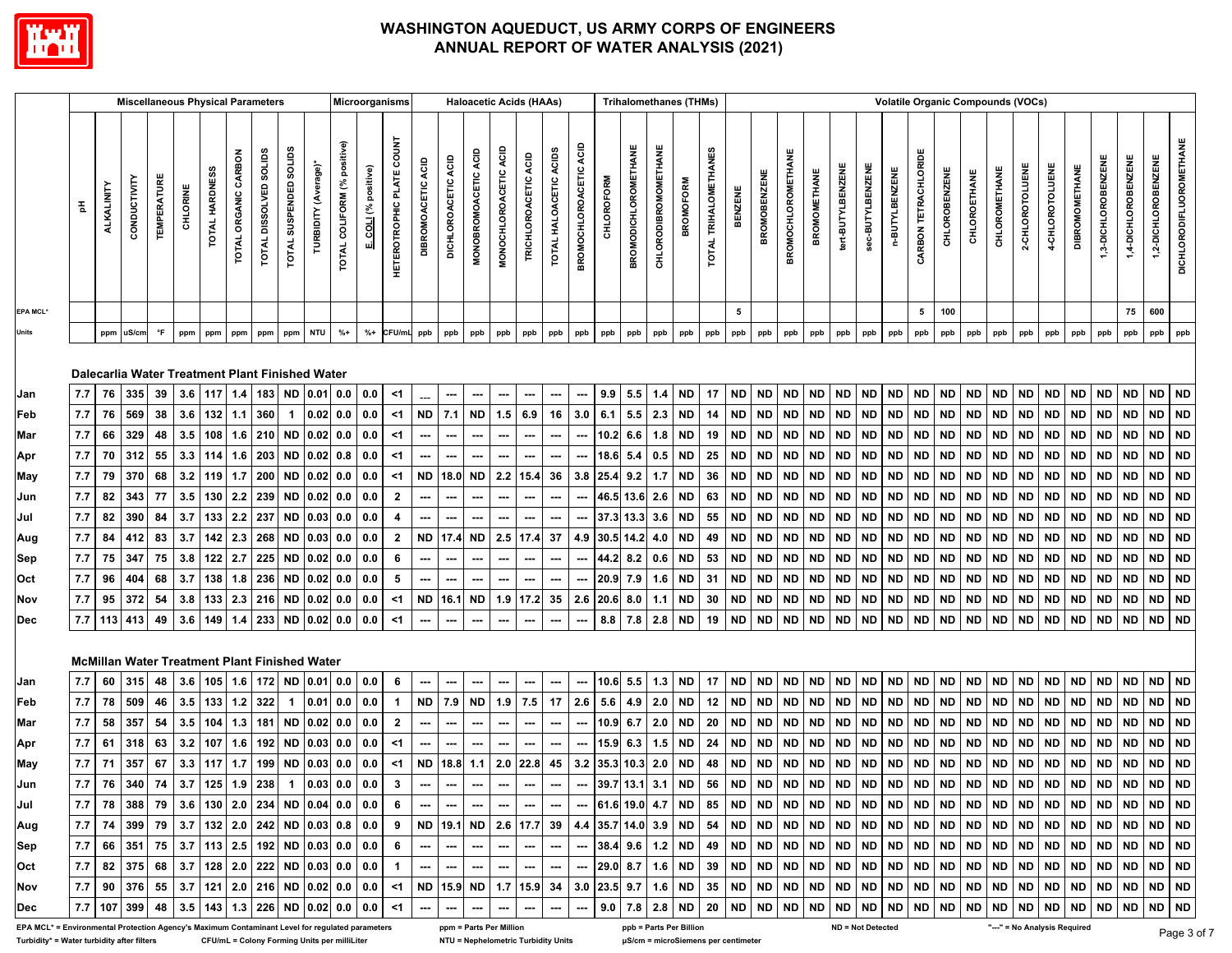

|                                                                                                 |                    |                    |                                                      |                          |                      |                     |                     |                     |                           |                         |                     |                     |                            |                         |                    |                           |             |                 | <b>Volatile Organic Compounds</b> |                           |                           |                            |           |                        |                        |                       |                          |                   |                        |                        |                        |                        |               |                |                          |                             |                              | <b>Oxygenates &amp; Other VOCs</b> |                                     |                               |                    |                  |                                 |
|-------------------------------------------------------------------------------------------------|--------------------|--------------------|------------------------------------------------------|--------------------------|----------------------|---------------------|---------------------|---------------------|---------------------------|-------------------------|---------------------|---------------------|----------------------------|-------------------------|--------------------|---------------------------|-------------|-----------------|-----------------------------------|---------------------------|---------------------------|----------------------------|-----------|------------------------|------------------------|-----------------------|--------------------------|-------------------|------------------------|------------------------|------------------------|------------------------|---------------|----------------|--------------------------|-----------------------------|------------------------------|------------------------------------|-------------------------------------|-------------------------------|--------------------|------------------|---------------------------------|
|                                                                                                 | 1,1-DICHLOROETHANE | 1,2-DICHLOROETHANE | trans-1,2-DICHLOROETHYLENE                           | cis-1,2-DICHLOROETHYLENE | 1,1-DICHLOROETHYLENE | 1,3-DICHLOROPROPANE | 2,2-DICHLOROPROPANE | 1,2-DICHLOROPROPANE | trans-1,3-DICHLOROPROPENE | cis-1,3-DICHLOROPROPENE | 1,1-DICHLOROPROPENE | <b>ETHYLBENZENE</b> | <b>HEXACHLOROBUTADIENE</b> | <b>ISOPROPYLBENZENE</b> | 4-ISOPROPYLTOLUENE | <b>METHYLENE CHLORIDE</b> | NAPHTHALENE | n-PROPYLBENZENE | <b>STYRENE</b>                    | 1,1,1,2-TETRACHLOROETHANE | 1,1,2,2-TETRACHLOROETHANE | <b>TETRACHLOROETHYLENE</b> | TOLUENE   | 1,2,3-TRICHLOROBENZENE | 1,2,4-TRICHLOROBENZENE | 1,1,1-TRICHLOROETHANE | 1,1,2-TRICHLOROETHANE    | TRICHLOROETHYLENE | TRICHLOROFLUOROMETHANE | 1,2,3-TRICHLOROPROPANE | 1,2,4-TRIMETHYLBENZENE | 1,3,5-TRIMETHYLBENZENE | TOTAL XYLENES | VINYL CHLORIDE | 2-BUTANONE (MEK)         | 4-METHYL-2-PENTANONE (MIBK) | DI-ISOPROPYL ETHER           | METHYL TERT-BUTYL ETHER (MTBE)     | <b>TERT-AMYL ETHYL ETHER (TAME)</b> | TERT-BUTYL ETHYL ETHER (TBEE) | <b>BROMOETHANE</b> | CARBON DISULFIDE | <b>TRICHLOROTRIFLUOROETHANE</b> |
| <b>EPA MCL*</b>                                                                                 |                    | 5                  | 100                                                  | 70                       | $\overline{7}$       |                     |                     | 5                   |                           |                         |                     | 700                 |                            |                         |                    | 5                         |             |                 | 100                               |                           |                           | $5^{\circ}$                | 1000      |                        | 70                     | 200                   | $5\phantom{.0}$          | 5                 |                        |                        |                        |                        | 10,000        | $\overline{2}$ |                          |                             |                              |                                    |                                     |                               |                    |                  |                                 |
| <b>Units</b>                                                                                    | ppb                | ppb                | ppb                                                  | ppb                      | ppb                  | ppb                 | ppb                 | ppb                 | ppb                       | ppb                     | ppb                 | ppb                 | ppb                        | ppb                     | ppb                | ppb                       | ppb         | ppb             | ppb                               | ppb                       | ppb                       | ppb                        | ppb       | ppb                    | ppb                    | ppb                   | ppb                      | ppb               | ppb                    | ppb                    | ppb                    | ppb                    | ppb           | ppb            | ppb                      | ppb                         | ppb                          | ppb                                | ppb                                 | ppb                           | ppb                | ppb              | ppb                             |
|                                                                                                 |                    |                    | Dalecarlia Water Treatment Plant Finished Water      |                          |                      |                     |                     |                     |                           |                         |                     |                     |                            |                         |                    |                           |             |                 |                                   |                           |                           |                            |           |                        |                        |                       |                          |                   |                        |                        |                        |                        |               |                |                          |                             |                              |                                    |                                     |                               |                    |                  |                                 |
| Jan                                                                                             | <b>ND</b>          | <b>ND</b>          | <b>ND</b>                                            | <b>ND</b>                | <b>ND</b>            | <b>ND</b>           | <b>ND</b>           | ND                  | ND                        | <b>ND</b>               | <b>ND</b>           | <b>ND</b>           | <b>ND</b>                  | <b>ND</b>               | <b>ND</b>          | <b>ND</b>                 | <b>ND</b>   | <b>ND</b>       | <b>ND</b>                         | <b>ND</b>                 | <b>ND</b>                 | <b>ND</b>                  | <b>ND</b> | <b>ND</b>              | <b>ND</b>              | <b>ND</b>             | <b>ND</b>                | $\sf ND$          | <b>ND</b>              | <b>ND</b>              | <b>ND</b>              | <b>ND</b>              | <b>ND</b>     | <b>ND</b>      | <b>ND</b>                | <b>ND</b>                   |                              | ND ND                              | <b>ND</b>                           | <b>ND</b>                     | <b>ND</b>          | <b>ND</b>        | <b>ND</b>                       |
| Feb                                                                                             | <b>ND</b>          | <b>ND</b>          | <b>ND</b>                                            | <b>ND</b>                | <b>ND</b>            | <b>ND</b>           | <b>ND</b>           | <b>ND</b>           | <b>ND</b>                 | <b>ND</b>               | <b>ND</b>           | <b>ND</b>           | <b>ND</b>                  | <b>ND</b>               | <b>ND</b>          | <b>ND</b>                 | <b>ND</b>   | <b>ND</b>       | <b>ND</b>                         | <b>ND</b>                 | <b>ND</b>                 | <b>ND</b>                  | <b>ND</b> | <b>ND</b>              | <b>ND</b>              | <b>ND</b>             | <b>ND</b>                | <b>ND</b>         | <b>ND</b>              | <b>ND</b>              | <b>ND</b>              | <b>ND</b>              | <b>ND</b>     | <b>ND</b>      |                          |                             |                              |                                    |                                     |                               |                    |                  | ---                             |
| Mar                                                                                             | <b>ND</b>          | <b>ND</b>          | <b>ND</b>                                            | <b>ND</b>                | <b>ND</b>            | <b>ND</b>           | <b>ND</b>           | ND                  | <b>ND</b>                 | <b>ND</b>               | <b>ND</b>           | <b>ND</b>           | <b>ND</b>                  | <b>ND</b>               | <b>ND</b>          | <b>ND</b>                 | <b>ND</b>   | <b>ND</b>       | <b>ND</b>                         | <b>ND</b>                 | <b>ND</b>                 | <b>ND</b>                  | <b>ND</b> | <b>ND</b>              | <b>ND</b>              | <b>ND</b>             | <b>ND</b>                | <b>ND</b>         | <b>ND</b>              | <b>ND</b>              | <b>ND</b>              | <b>ND</b>              | <b>ND</b>     | <b>ND</b>      |                          |                             |                              |                                    |                                     |                               |                    |                  |                                 |
| Apr                                                                                             | <b>ND</b>          | <b>ND</b>          | <b>ND</b>                                            | <b>ND</b>                | <b>ND</b>            | <b>ND</b>           | <b>ND</b>           | ND                  | <b>ND</b>                 | <b>ND</b>               | <b>ND</b>           | <b>ND</b>           | <b>ND</b>                  | <b>ND</b>               | <b>ND</b>          | ND                        | <b>ND</b>   | <b>ND</b>       | <b>ND</b>                         | <b>ND</b>                 | <b>ND</b>                 | <b>ND</b>                  | <b>ND</b> | <b>ND</b>              | ND                     | <b>ND</b>             | <b>ND</b>                | ND                | <b>ND</b>              | <b>ND</b>              | <b>ND</b>              | <b>ND</b>              | <b>ND</b>     | <b>ND</b>      | <b>ND</b>                | <b>ND</b>                   | <b>ND</b>                    | <b>ND</b>                          | <b>ND</b>                           | <b>ND</b>                     | <b>ND</b>          | <b>ND</b>        | <b>ND</b>                       |
| May                                                                                             | <b>ND</b>          | <b>ND</b>          | <b>ND</b>                                            | <b>ND</b>                | <b>ND</b>            | <b>ND</b>           | <b>ND</b>           | ND                  | <b>ND</b>                 | <b>ND</b>               | <b>ND</b>           | <b>ND</b>           | <b>ND</b>                  | <b>ND</b>               | <b>ND</b>          | <b>ND</b>                 | <b>ND</b>   | <b>ND</b>       | <b>ND</b>                         | <b>ND</b>                 | <b>ND</b>                 | <b>ND</b>                  | <b>ND</b> | <b>ND</b>              | <b>ND</b>              | <b>ND</b>             | <b>ND</b>                | <b>ND</b>         | <b>ND</b>              | <b>ND</b>              | <b>ND</b>              | <b>ND</b>              | <b>ND</b>     | <b>ND</b>      |                          |                             |                              |                                    |                                     |                               |                    |                  | ---                             |
| Jun                                                                                             | <b>ND</b>          | ND                 | <b>ND</b>                                            | <b>ND</b>                | <b>ND</b>            | <b>ND</b>           | <b>ND</b>           | ND                  | <b>ND</b>                 | <b>ND</b>               | <b>ND</b>           | <b>ND</b>           | <b>ND</b>                  | <b>ND</b>               | <b>ND</b>          | <b>ND</b>                 | <b>ND</b>   | ND              | <b>ND</b>                         | <b>ND</b>                 | <b>ND</b>                 | <b>ND</b>                  | <b>ND</b> | <b>ND</b>              | <b>ND</b>              | <b>ND</b>             | <b>ND</b>                | <b>ND</b>         | <b>ND</b>              | <b>ND</b>              | <b>ND</b>              | <b>ND</b>              | <b>ND</b>     | <b>ND</b>      | ---                      | ---                         | ---                          |                                    | ---                                 | ---                           | ---                | ---              | ---                             |
| Jul                                                                                             | <b>ND</b>          | <b>ND</b>          | <b>ND</b>                                            | <b>ND</b>                | <b>ND</b>            | <b>ND</b>           | <b>ND</b>           | <b>ND</b>           | <b>ND</b>                 | <b>ND</b>               | <b>ND</b>           | <b>ND</b>           | <b>ND</b>                  | <b>ND</b>               | <b>ND</b>          | <b>ND</b>                 | <b>ND</b>   | <b>ND</b>       | <b>ND</b>                         | <b>ND</b>                 | <b>ND</b>                 | <b>ND</b>                  | <b>ND</b> | <b>ND</b>              | ND                     | <b>ND</b>             | <b>ND</b>                | <b>ND</b>         | <b>ND</b>              | <b>ND</b>              | <b>ND</b>              | <b>ND</b>              | <b>ND</b>     | ND ND          |                          | <b>ND</b>                   | ND                           | <b>ND</b>                          | <b>ND</b>                           | <b>ND</b>                     | <b>ND</b>          | <b>ND</b>        | <b>ND</b>                       |
| Aug                                                                                             | <b>ND</b>          | <b>ND</b>          | <b>ND</b>                                            | <b>ND</b>                | <b>ND</b>            | <b>ND</b>           | <b>ND</b>           | ND                  | <b>ND</b>                 | <b>ND</b>               | <b>ND</b>           | <b>ND</b>           | <b>ND</b>                  | <b>ND</b>               | <b>ND</b>          | ND                        | <b>ND</b>   | <b>ND</b>       | <b>ND</b>                         | <b>ND</b>                 | <b>ND</b>                 | <b>ND</b>                  | <b>ND</b> | <b>ND</b>              | <b>ND</b>              | <b>ND</b>             | <b>ND</b>                | <b>ND</b>         | <b>ND</b>              | <b>ND</b>              | <b>ND</b>              | <b>ND</b>              | <b>ND</b>     | <b>ND</b>      |                          |                             | ---                          | ---                                | ---                                 | ---                           |                    | ---              | ---                             |
| Sep                                                                                             | <b>ND</b>          | ND                 | <b>ND</b>                                            | <b>ND</b>                | <b>ND</b>            | <b>ND</b>           | <b>ND</b>           | ND                  | <b>ND</b>                 | <b>ND</b>               | <b>ND</b>           | <b>ND</b>           | <b>ND</b>                  | <b>ND</b>               | <b>ND</b>          | ND                        | <b>ND</b>   | <b>ND</b>       | <b>ND</b>                         | ND                        | <b>ND</b>                 | <b>ND</b>                  | <b>ND</b> | <b>ND</b>              | ND                     | <b>ND</b>             | <b>ND</b>                | <b>ND</b>         | <b>ND</b>              | <b>ND</b>              | <b>ND</b>              | <b>ND</b>              | <b>ND</b>     | <b>ND</b>      |                          |                             | ---                          |                                    | ---                                 | ---                           |                    |                  | ---                             |
| Oct                                                                                             | <b>ND</b>          | ND                 | <b>ND</b>                                            | <b>ND</b>                | <b>ND</b>            | <b>ND</b>           | <b>ND</b>           | ND                  | <b>ND</b>                 | <b>ND</b>               | <b>ND</b>           | <b>ND</b>           | <b>ND</b>                  | <b>ND</b>               | <b>ND</b>          | ND                        | <b>ND</b>   | <b>ND</b>       | <b>ND</b>                         | <b>ND</b>                 | <b>ND</b>                 | <b>ND</b>                  | <b>ND</b> | <b>ND</b>              | <b>ND</b>              | <b>ND</b>             | <b>ND</b>                | <b>ND</b>         | <b>ND</b>              | <b>ND</b>              | <b>ND</b>              | <b>ND</b>              | <b>ND</b>     | <b>ND</b>      | <b>ND</b>                | <b>ND</b>                   | <b>ND</b>                    | <b>ND</b>                          | <b>ND</b>                           | <b>ND</b>                     | <b>ND</b>          | <b>ND</b>        | <b>ND</b>                       |
| Nov                                                                                             | <b>ND</b>          | ND                 | <b>ND</b>                                            | <b>ND</b>                | <b>ND</b>            | <b>ND</b>           | <b>ND</b>           | <b>ND</b>           | <b>ND</b>                 | <b>ND</b>               | <b>ND</b>           | <b>ND</b>           | <b>ND</b>                  | <b>ND</b>               | <b>ND</b>          | <b>ND</b>                 | <b>ND</b>   | ND              | <b>ND</b>                         | <b>ND</b>                 | <b>ND</b>                 | <b>ND</b>                  | <b>ND</b> | <b>ND</b>              | <b>ND</b>              | <b>ND</b>             | <b>ND</b>                | <b>ND</b>         | <b>ND</b>              | <b>ND</b>              | <b>ND</b>              | <b>ND</b>              | <b>ND</b>     | <b>ND</b>      | ---                      | ---                         | ---                          | ---                                | ---                                 | ---                           | ---                | ---              | ---                             |
| Dec                                                                                             | <b>ND</b>          | <b>ND</b>          | <b>ND</b>                                            | <b>ND</b>                | <b>ND</b>            | <b>ND</b>           | <b>ND</b>           | ND                  | <b>ND</b>                 | <b>ND</b>               | <b>ND</b>           | <b>ND</b>           | <b>ND</b>                  | <b>ND</b>               | <b>ND</b>          | <b>ND</b>                 | <b>ND</b>   | <b>ND</b>       | <b>ND</b>                         | <b>ND</b>                 | <b>ND</b>                 | <b>ND</b>                  | <b>ND</b> | <b>ND</b>              | <b>ND</b>              | <b>ND</b>             | <b>ND</b>                | <b>ND</b>         | <b>ND</b>              | <b>ND</b>              | <b>ND</b>              | <b>ND</b>              | <b>ND</b>     | <b>ND</b>      |                          | ---                         | ---                          |                                    |                                     | ---                           |                    | ---              | ---                             |
|                                                                                                 |                    |                    | <b>McMillan Water Treatment Plant Finished Water</b> |                          |                      |                     |                     |                     |                           |                         |                     |                     |                            |                         |                    |                           |             |                 |                                   |                           |                           |                            |           |                        |                        |                       |                          |                   |                        |                        |                        |                        |               |                |                          |                             |                              |                                    |                                     |                               |                    |                  |                                 |
| Jan                                                                                             | <b>ND</b>          | <b>ND</b>          | <b>ND</b>                                            | <b>ND</b>                | <b>ND</b>            | <b>ND</b>           | <b>ND</b>           | <b>ND</b>           | <b>ND</b>                 | ND                      | ND                  | <b>ND</b>           | ND                         | <b>ND</b>               | ND                 | ND                        | <b>ND</b>   | <b>ND</b>       | ND                                | ND                        | ND                        | ND                         | <b>ND</b> | <b>ND</b>              | <b>ND</b>              | <b>ND</b>             | <b>ND</b>                | ND                | ND.                    | <b>ND</b>              | <b>ND</b>              | ND                     | <b>ND</b>     | <b>ND</b>      | ND                       | <b>ND</b>                   | ND                           | <b>ND</b>                          | <b>ND</b>                           | ND                            | <b>ND</b>          | <b>ND</b>        | <b>ND</b>                       |
| Feb                                                                                             | <b>ND</b>          | <b>ND</b>          | <b>ND</b>                                            | <b>ND</b>                | <b>ND</b>            | <b>ND</b>           | <b>ND</b>           | ND                  | <b>ND</b>                 | <b>ND</b>               | <b>ND</b>           | <b>ND</b>           | <b>ND</b>                  | <b>ND</b>               | <b>ND</b>          | <b>ND</b>                 | <b>ND</b>   | <b>ND</b>       | <b>ND</b>                         | <b>ND</b>                 | <b>ND</b>                 | <b>ND</b>                  | <b>ND</b> | <b>ND</b>              | <b>ND</b>              | <b>ND</b>             | <b>ND</b>                | <b>ND</b>         | <b>ND</b>              | <b>ND</b>              | <b>ND</b>              | <b>ND</b>              | <b>ND</b>     | <b>ND</b>      | ---                      | ---                         | ---                          | ---                                | ---                                 | ---                           | ---                | ---              |                                 |
| Mar                                                                                             | <b>ND</b>          | <b>ND</b>          | <b>ND</b>                                            | <b>ND</b>                | <b>ND</b>            | <b>ND</b>           | <b>ND</b>           | <b>ND</b>           | <b>ND</b>                 | <b>ND</b>               | <b>ND</b>           | <b>ND</b>           | $\mathsf{ND}$              | <b>ND</b>               | <b>ND</b>          | <b>ND</b>                 | <b>ND</b>   | <b>ND</b>       | <b>ND</b>                         | <b>ND</b>                 | <b>ND</b>                 | <b>ND</b>                  | <b>ND</b> | <b>ND</b>              | <b>ND</b>              | <b>ND</b>             | <b>ND</b>                | <b>ND</b>         | <b>ND</b>              | <b>ND</b>              | <b>ND</b>              | <b>ND</b>              | <b>ND</b>     | <b>ND</b>      |                          |                             |                              |                                    |                                     |                               |                    |                  |                                 |
| Apr                                                                                             | <b>ND</b>          | <b>ND</b>          | <b>ND</b>                                            | <b>ND</b>                | <b>ND</b>            | <b>ND</b>           | <b>ND</b>           | ND                  | <b>ND</b>                 | <b>ND</b>               | <b>ND</b>           | <b>ND</b>           | $\mathsf{ND}$              | <b>ND</b>               | <b>ND</b>          | ND                        | <b>ND</b>   | <b>ND</b>       | <b>ND</b>                         | <b>ND</b>                 | <b>ND</b>                 | <b>ND</b>                  | <b>ND</b> | <b>ND</b>              | <b>ND</b>              | <b>ND</b>             | <b>ND</b>                | <b>ND</b>         | <b>ND</b>              | <b>ND</b>              | <b>ND</b>              | <b>ND</b>              | <b>ND</b>     | ND ND          |                          | <b>ND</b>                   |                              | ND ND                              | <b>ND</b>                           | <b>ND</b>                     | <b>ND</b>          | <b>ND</b>        | <b>ND</b>                       |
| May                                                                                             | <b>ND</b>          | <b>ND</b>          | <b>ND</b>                                            | <b>ND</b>                | <b>ND</b>            | <b>ND</b>           | <b>ND</b>           | ND                  | <b>ND</b>                 | <b>ND</b>               | <b>ND</b>           | <b>ND</b>           | <b>ND</b>                  | <b>ND</b>               | <b>ND</b>          | <b>ND</b>                 | <b>ND</b>   | <b>ND</b>       | <b>ND</b>                         | <b>ND</b>                 | <b>ND</b>                 | <b>ND</b>                  | <b>ND</b> | <b>ND</b>              | <b>ND</b>              | <b>ND</b>             | <b>ND</b>                | <b>ND</b>         | <b>ND</b>              | <b>ND</b>              | <b>ND</b>              | <b>ND</b>              | <b>ND</b>     | <b>ND</b>      | ---                      | ---                         | ---                          | ---                                | ---                                 | ---                           | ---                |                  |                                 |
| Jun                                                                                             | <b>ND</b>          | <b>ND</b>          | <b>ND</b>                                            | <b>ND</b>                | <b>ND</b>            | <b>ND</b>           | <b>ND</b>           | <b>ND</b>           | <b>ND</b>                 | <b>ND</b>               | <b>ND</b>           | <b>ND</b>           | <b>ND</b>                  | <b>ND</b>               | <b>ND</b>          | <b>ND</b>                 | <b>ND</b>   | <b>ND</b>       | <b>ND</b>                         | <b>ND</b>                 | <b>ND</b>                 | <b>ND</b>                  | <b>ND</b> | <b>ND</b>              | <b>ND</b>              | <b>ND</b>             | <b>ND</b>                | <b>ND</b>         | <b>ND</b>              | <b>ND</b>              | <b>ND</b>              | <b>ND</b>              | <b>ND</b>     | <b>ND</b>      | $\hspace{0.05cm} \cdots$ | ---                         | ---                          | ---                                |                                     | ---                           |                    |                  |                                 |
| Jul                                                                                             | ND                 | ND                 | <b>ND</b>                                            |                          |                      | ND ND ND            | <b>ND</b>           |                     | ND ND                     | <b>ND</b>               | <b>ND</b>           | <b>ND</b>           | <b>ND</b>                  | <b>ND</b>               | <b>ND</b>          | ND                        |             | ND ND           | <b>ND</b>                         | <b>ND</b>                 | <b>ND</b>                 |                            | ND ND     | <b>ND</b>              | <b>ND</b>              | <b>ND</b>             | <b>ND</b>                | ND                | <b>ND</b>              | <b>ND</b>              | ND                     | <b>ND</b>              | <b>ND</b>     | <b>ND</b>      | <b>ND</b>                | <b>ND</b>                   | <b>ND</b>                    | <b>ND</b>                          | <b>ND</b>                           | <b>ND</b>                     | <b>ND</b>          | <b>ND</b>        | <b>ND</b>                       |
| Aug                                                                                             | <b>ND</b>          | <b>ND</b>          | <b>ND</b>                                            | <b>ND</b>                |                      | ND ND               | <b>ND</b>           |                     | ND ND                     | <b>ND</b>               | <b>ND</b>           | <b>ND</b>           | <b>ND</b>                  | <b>ND</b>               | <b>ND</b>          | <b>ND</b>                 |             | ND ND           | ND                                | <b>ND</b>                 | <b>ND</b>                 |                            | ND ND     | <b>ND</b>              | <b>ND</b>              |                       | ND ND                    | ND                | <b>ND</b>              | <b>ND</b>              | ND ND                  |                        | <b>ND</b>     | <b>ND</b>      |                          |                             |                              |                                    |                                     |                               |                    |                  |                                 |
| Sep                                                                                             | <b>ND</b>          | <b>ND</b>          | <b>ND</b>                                            | <b>ND</b>                |                      | ND ND               | <b>ND</b>           |                     | ND ND                     | <b>ND</b>               | <b>ND</b>           | <b>ND</b>           | <b>ND</b>                  | <b>ND</b>               | <b>ND</b>          | <b>ND</b>                 |             |                 | ND ND ND                          | <b>ND</b>                 | <b>ND</b>                 | <b>ND</b>                  | <b>ND</b> | <b>ND</b>              | <b>ND</b>              | ND                    | <b>ND</b>                | <b>ND</b>         | <b>ND</b>              | <b>ND</b>              | ND ND                  |                        | <b>ND</b>     | <b>ND</b>      |                          |                             |                              |                                    | ---                                 | ---                           |                    | ---              | ---                             |
| Oct                                                                                             | <b>ND</b>          | ND.                | <b>ND</b>                                            | ND                       | <b>ND</b>            | ND                  | <b>ND</b>           |                     | ND ND                     | <b>ND</b>               | <b>ND</b>           | <b>ND</b>           | <b>ND</b>                  | <b>ND</b>               | <b>ND</b>          | <b>ND</b>                 | <b>ND</b>   | ND              | <b>ND</b>                         | ND                        | <b>ND</b>                 | <b>ND</b>                  | <b>ND</b> | <b>ND</b>              | <b>ND</b>              | <b>ND</b>             | <b>ND</b>                | <b>ND</b>         | <b>ND</b>              | <b>ND</b>              | ND                     | <b>ND</b>              | <b>ND</b>     |                | ND ND                    | <b>ND</b>                   |                              | ND ND                              | <b>ND</b>                           | ND   ND                       |                    | <b>ND</b>        | <b>ND</b>                       |
| Nov                                                                                             | ND                 | ND.                | ND                                                   | ND                       | <b>ND</b>            | ND                  | <b>ND</b>           | ND                  | ND                        | <b>ND</b>               | ND                  | <b>ND</b>           | <b>ND</b>                  | <b>ND</b>               | ND                 | ND                        | ND          | <b>ND</b>       | <b>ND</b>                         | ND                        | ND                        | ND.                        | <b>ND</b> | ND                     | <b>ND</b>              | <b>ND</b>             | ND                       | <b>ND</b>         | ND.                    | ND                     | <b>ND</b>              | ND                     | <b>ND</b>     | <b>ND</b>      |                          |                             | ---                          |                                    |                                     | ---                           |                    | ---              | ---                             |
| Dec                                                                                             | <b>ND</b>          | ND                 | ND                                                   | <b>ND</b>                | <b>ND</b>            | <b>ND</b>           | <b>ND</b>           |                     | ND ND                     | <b>ND</b>               | <b>ND</b>           | <b>ND</b>           | <b>ND</b>                  | <b>ND</b>               | <b>ND</b>          | ND                        | <b>ND</b>   | ND              | <b>ND</b>                         | <b>ND</b>                 | <b>ND</b>                 | <b>ND</b>                  | <b>ND</b> | <b>ND</b>              | <b>ND</b>              | <b>ND</b>             | <b>ND</b>                | <b>ND</b>         | <b>ND</b>              |                        | ND ND ND               |                        | <b>ND</b>     | <b>ND</b>      |                          | ---                         | ---                          | ---                                | ---                                 | ---                           | ---                | ---              | ---                             |
| EPA MCL* = Environmental Protection Agency's Maximum Contaminant Level for regulated parameters |                    |                    |                                                      |                          |                      |                     |                     |                     |                           |                         |                     |                     |                            |                         |                    |                           |             |                 | ppb = Parts Per Billion           |                           |                           |                            |           |                        |                        |                       | <b>ND = Not Detected</b> |                   |                        |                        |                        |                        |               |                |                          |                             | "---" = No Analysis Required |                                    |                                     |                               |                    |                  | $P$ ane $\Lambda$               |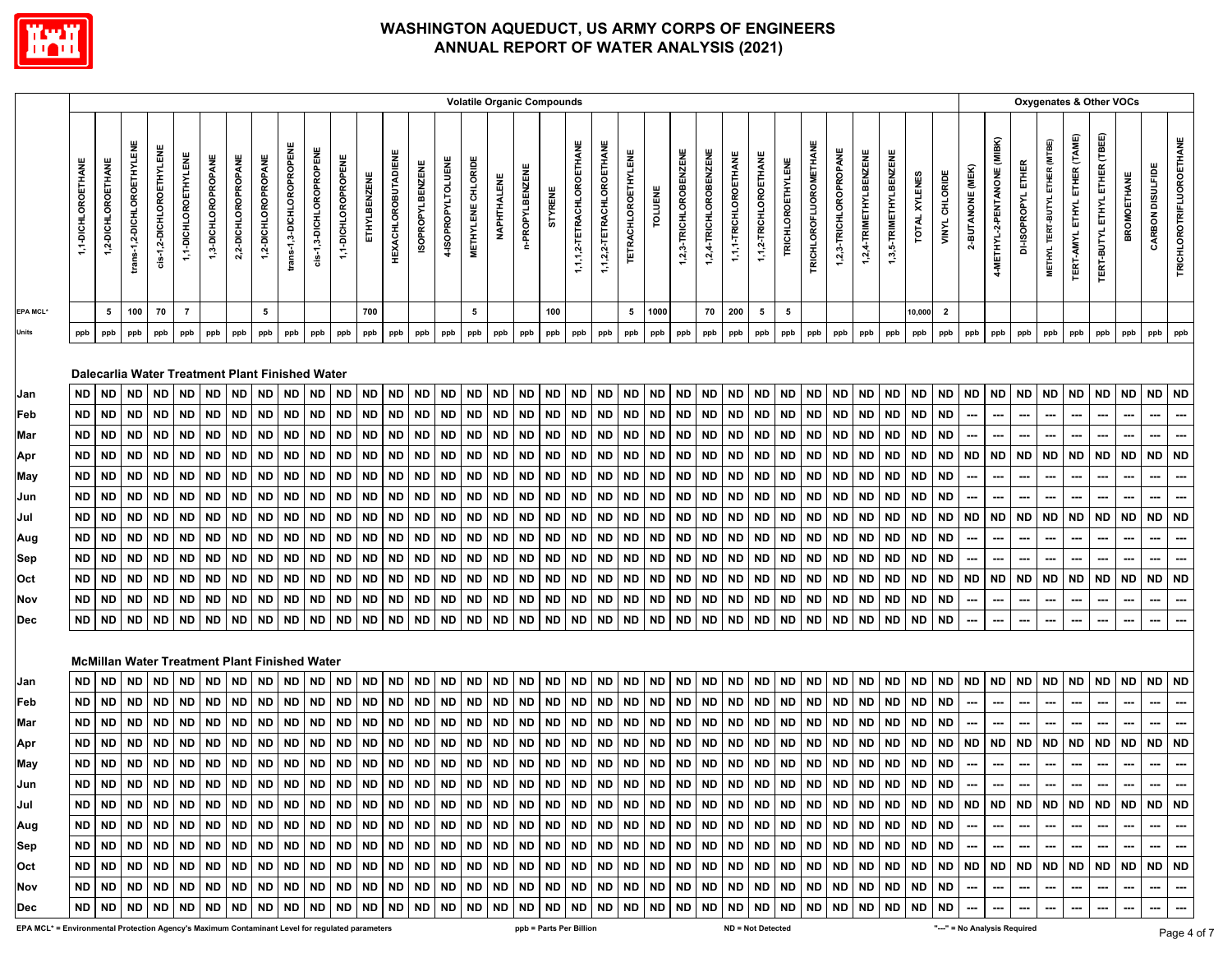

|                                                                                                 |                          |                          |                                                              |             |                          |                          |                          |                          |                          |                          |                          |                          |                          |                          |                          |                          |                          |                          |                          |                          |                 | <b>Synthetic Organic Compounds</b> |                             |                          |                          |                          |                          |                          |           |                          |                          |                             |                          |                          |                              |                 |                 |                          |                          |                          |                          |                                         |
|-------------------------------------------------------------------------------------------------|--------------------------|--------------------------|--------------------------------------------------------------|-------------|--------------------------|--------------------------|--------------------------|--------------------------|--------------------------|--------------------------|--------------------------|--------------------------|--------------------------|--------------------------|--------------------------|--------------------------|--------------------------|--------------------------|--------------------------|--------------------------|-----------------|------------------------------------|-----------------------------|--------------------------|--------------------------|--------------------------|--------------------------|--------------------------|-----------|--------------------------|--------------------------|-----------------------------|--------------------------|--------------------------|------------------------------|-----------------|-----------------|--------------------------|--------------------------|--------------------------|--------------------------|-----------------------------------------|
|                                                                                                 | ACENAPHTHENE             | <b>ACENAPHTHYLENE</b>    | ACETOCHLOR                                                   | ACIFLUORFEN | <b>ALACHLOR</b>          | <b>ALDICARB</b>          | ALDICARB SULFONE         | ALDICARB SULFOXIDE       | <b>ALDRIN</b>            | ANTHRACENE               | AROCHLOR 1016 (PCBs)     | AROCHLOR 1221 (PCBs)     | AROCHLOR 1232 (PCBs)     | AROCHLOR 1242 (PCBs)     | AROCHLOR 1248 (PCBs)     | AROCHLOR 1254 (PCBs)     | AROCHLOR 1260 (PCBs)     | TOTAL PCBs               | ATRAZINE                 | BAYGON                   | <b>BENTAZON</b> | BENZ(a)ANTHRACENE                  | <b>BENZO(b)FLUORANTHENE</b> | BENZO(g,h,l)PERYLENE     | BENZO(a)PYRENE           | BENZO(K)FLUORANTHENE     | alpha-BHC                | beta-BHC                 | delta-BHC | <b>BROMACIL</b>          | <b>BUTACHLOR</b>         | <b>BUTYLBENZYLPHTHALATE</b> | CAFFEINE                 | CARBARYL                 | <b>CARBOFURAN</b>            | alpha-CHLORDANE | gamma-CHLORDANE | CHLORDANE                | CHLORPYRIFOS (DURSBAN)   | <b>CHLOROBENZILATE</b>   | CHLORONEB                | CHLOROTHALONIL                          |
| EPA MCL*                                                                                        |                          |                          |                                                              |             | $\overline{2}$           |                          |                          |                          |                          |                          |                          |                          |                          |                          |                          |                          |                          | 0.5                      | $\mathbf{3}$             |                          |                 |                                    |                             |                          | 0.2                      |                          |                          |                          |           |                          |                          |                             |                          |                          | 40                           |                 |                 | $\overline{2}$           |                          |                          |                          |                                         |
| Units                                                                                           | ppb                      | ppb                      | ppb                                                          | ppb         | ppb                      | ppb                      | ppb                      | ppb                      | ppb                      | ppb                      | ppb                      | ppb                      | ppb                      | ppb                      | ppb                      | ppb                      | ppb                      | ppb                      | ppb                      | ppb                      | ppb             | ppb                                | ppb                         | ppb                      | ppb                      | ppb                      | ppb                      | ppb                      | ppb       | ppb                      | ppb                      | ppb                         | ppb                      | ppb                      | ppb                          | ppb             | ppb             | ppb                      | ppb                      | ppb                      | ppb                      | ppb                                     |
| Jan                                                                                             | ND.                      | <b>ND</b>                | Dalecarlia Water Treatment Plant Finished Water<br><b>ND</b> | <b>ND</b>   | <b>ND</b>                | <b>ND</b>                | <b>ND</b>                | <b>ND</b>                | <b>ND</b>                | <b>ND</b>                | <b>ND</b>                | <b>ND</b>                | <b>ND</b>                | <b>ND</b>                | <b>ND</b>                | <b>ND</b>                | <b>ND</b>                | <b>ND</b>                | <b>ND</b>                | <b>ND</b>                | <b>ND</b>       | <b>ND</b>                          | <b>ND</b>                   | <b>ND</b>                | ND ND                    |                          | <b>ND</b>                | <b>ND</b>                | ND        | <b>ND</b>                | <b>ND</b>                | <b>ND</b>                   | ND                       | <b>ND</b>                | <b>ND</b>                    | <b>ND</b>       | <b>ND</b>       | <b>ND</b>                | ND ND                    |                          | <b>ND</b>                | ND                                      |
| Feb                                                                                             | ---                      | ---                      | ---                                                          | ---         | ---                      | ---                      | ---                      | ---                      | $\overline{a}$           | ---                      | ---                      | ---                      | ---                      | ---                      | ---                      | ---                      | ---                      | ---                      | ---                      | ---                      |                 | ---                                | ---                         | ---                      | ---                      |                          | ---                      | ---                      | ---       | ---                      | ---                      | ---                         | $\overline{\phantom{a}}$ | ---                      | ---                          | ---             | ---             | ---                      | ---                      | ---                      | ---                      |                                         |
| Mar                                                                                             |                          |                          |                                                              |             |                          |                          |                          |                          |                          |                          |                          |                          |                          |                          |                          |                          |                          |                          |                          |                          |                 |                                    |                             | ---                      | ---                      |                          |                          |                          |           |                          |                          |                             |                          |                          |                              |                 |                 |                          |                          |                          |                          |                                         |
| Apr                                                                                             | ND                       | <b>ND</b>                | <b>ND</b>                                                    | <b>ND</b>   | <b>ND</b>                | <b>ND</b>                | <b>ND</b>                | ND ND                    |                          | <b>ND</b>                | <b>ND</b>                | <b>ND</b>                | <b>ND</b>                | <b>ND</b>                | <b>ND</b>                | ND                       | <b>ND</b>                | <b>ND</b>                | <b>ND</b>                | <b>ND</b>                | <b>ND</b>       | <b>ND</b>                          | ---                         | $\hspace{0.05cm} \cdots$ | ---                      | ---                      | <b>ND</b>                | <b>ND</b>                | <b>ND</b> | <b>ND</b>                | <b>ND</b>                | $\sf ND$                    | <b>ND</b>                | <b>ND</b>                | <b>ND</b>                    | <b>ND</b>       | <b>ND</b>       | <b>ND</b>                | <b>ND</b>                | <b>ND</b>                | <b>ND</b>                | <b>ND</b>                               |
| May                                                                                             | <b>ND</b>                | <b>ND</b>                | <b>ND</b>                                                    | ---         | <b>ND</b>                | ---                      | ---                      | ---                      | ---                      | <b>ND</b>                | ---                      | $\hspace{0.05cm} \cdots$ | ---                      | ---                      | ---                      | ---                      | ---                      | ---                      | 0.2                      | $\ddotsc$                | ---             | <b>ND</b>                          | <b>ND</b>                   | <b>ND</b>                | <b>ND</b>                | <b>ND</b>                | <b>ND</b>                | <b>ND</b>                | <b>ND</b> | <b>ND</b>                | <b>ND</b>                | <b>ND</b>                   | <b>ND</b>                | ---                      | ---                          | <b>ND</b>       | <b>ND</b>       | $\hspace{0.05cm} \cdots$ | <b>ND</b>                | <b>ND</b>                | <b>ND</b>                | <b>ND</b>                               |
| Jun                                                                                             |                          |                          | ---                                                          | ---         | ---                      | ---                      | $\overline{\phantom{a}}$ | ---                      | $\hspace{0.05cm} \cdots$ | ---                      | ---                      | $\hspace{0.05cm} \cdots$ | $\hspace{0.05cm} \cdots$ | $\hspace{0.05cm} \cdots$ | ---                      | $\hspace{0.05cm} \cdots$ | $\hspace{0.05cm} \cdots$ | ---                      | $\hspace{0.05cm} \cdots$ | $\sim$                   | ---             | $\hspace{0.05cm} \cdots$           | ---                         | ---                      | ---                      | ---                      | $\hspace{0.05cm} \cdots$ | $\sim$                   | ---       | ---                      | ---                      | ---                         | $\sim$                   | ---                      | $\sim$                       | ---             | ---             | $\cdots$                 | ---                      | $\sim$                   | ---                      | ---                                     |
| Jul                                                                                             | ND                       | <b>ND</b>                | <b>ND</b>                                                    | <b>ND</b>   | <b>ND</b>                | <b>ND</b>                | <b>ND</b>                | <b>ND</b>                | <b>ND</b>                | <b>ND</b>                | <b>ND</b>                | <b>ND</b>                | <b>ND</b>                | <b>ND</b>                | <b>ND</b>                | <b>ND</b>                | <b>ND</b>                | <b>ND</b>                | ND                       | <b>ND</b>                | <b>ND</b>       | <b>ND</b>                          | <b>ND</b>                   | <b>ND</b>                | ND ND                    |                          | <b>ND</b>                | <b>ND</b>                | <b>ND</b> | <b>ND</b>                | <b>ND</b>                | ND ND                       |                          | <b>ND</b>                | <b>ND</b>                    | <b>ND</b>       | <b>ND</b>       | <b>ND</b>                | <b>ND</b>                | <b>ND</b>                | <b>ND</b>                | <b>ND</b>                               |
| Aug                                                                                             |                          |                          |                                                              | ---         | ---                      |                          | $\hspace{0.05cm} \cdots$ |                          |                          | ---                      | ---                      |                          |                          | ---                      |                          |                          | ---                      | ---                      |                          |                          |                 |                                    |                             | ---                      | ---                      |                          |                          | ---                      | ---       |                          | ---                      | ---                         |                          |                          |                              |                 |                 | ---                      |                          |                          |                          | ---                                     |
| Sep                                                                                             | ---                      | $\hspace{0.05cm} \cdots$ | ---                                                          | ---         | ---                      | ---                      | $\hspace{0.05cm} \ldots$ | ---                      | ---                      | ---                      | ---                      | ---                      | $\hspace{0.05cm} \cdots$ | ---                      | ---                      | ---                      | $\hspace{0.05cm} \cdots$ | ---                      | ---                      | $\overline{\phantom{a}}$ | ---             | $\hspace{0.05cm} \cdots$           | ---                         | ---                      | ---                      | ---                      | $\hspace{0.05cm} \cdots$ | $\overline{\phantom{a}}$ | ---       | ---                      | ---                      | ---                         | $\hspace{0.05cm} \cdots$ | ---                      | $\hspace{0.05cm} \cdots$     | ---             | ---             | ---                      | ---                      | ---                      |                          | ---                                     |
| Oct                                                                                             | ND                       | <b>ND</b>                | <b>ND</b>                                                    | <b>ND</b>   | <b>ND</b>                | <b>ND</b>                | <b>ND</b>                | ND                       | ND                       | <b>ND</b>                | <b>ND</b>                | <b>ND</b>                | <b>ND</b>                | <b>ND</b>                | ND ND                    |                          | <b>ND</b>                | <b>ND</b>                | <b>ND</b>                | <b>ND</b>                | <b>ND</b>       | <b>ND</b>                          | <b>ND</b>                   | <b>ND</b>                | <b>ND</b>                | <b>ND</b>                | <b>ND</b>                | <b>ND</b>                | <b>ND</b> | <b>ND</b>                | <b>ND</b>                | <b>ND</b>                   | <b>ND</b>                | <b>ND</b>                | <b>ND</b>                    | <b>ND</b>       | <b>ND</b>       | <b>ND</b>                | <b>ND</b>                | <b>ND</b>                | <b>ND</b>                | <b>ND</b>                               |
| Nov                                                                                             | $\hspace{0.05cm} \cdots$ | $\hspace{0.05cm} \cdots$ | ---                                                          | ---         | ---                      | ---                      | $\sim$                   | ---                      | $\hspace{0.05cm} \cdots$ | ---                      | ---                      | $\hspace{0.05cm} \cdots$ | $\overline{\phantom{a}}$ | ---                      | ---                      | $\hspace{0.05cm} \cdots$ | $\hspace{0.05cm} \cdots$ | ---                      | $\hspace{0.05cm} \cdots$ | $\cdots$                 | ---             | $\hspace{0.05cm} \cdots$           | ---                         | ---                      | ---                      | ---                      | $\hspace{0.05cm} \cdots$ | $\sim$                   | ---       | $\overline{\phantom{a}}$ | ---                      | ---                         | $\sim$                   | ---                      | $\sim$                       | ---             | ---             | ---                      | ---                      | $\sim$                   | ---                      | ---                                     |
| Dec                                                                                             | ---                      | $\hspace{0.05cm} \cdots$ | ---                                                          | ---         | ---                      | ---                      | $\overline{a}$           | ---                      | $\sim$                   | ---                      | ---                      | ---                      | ---                      | ---                      | ---                      | $\hspace{0.05cm} \cdots$ | ---                      | ---                      | ---                      | ---                      | ---             | $\hspace{0.05cm} \cdots$           | ---                         | ---                      | ---                      | ---                      | ---                      | ---                      | ---       | ---                      | ---                      | ---                         | ---                      | ---                      |                              | ---             | ---             | ---                      |                          | ---                      | ---                      |                                         |
|                                                                                                 |                          |                          | <b>McMillan Water Treatment Plant Finished Water</b>         |             |                          |                          |                          |                          |                          |                          |                          |                          |                          |                          |                          |                          |                          |                          |                          |                          |                 |                                    |                             |                          |                          |                          |                          |                          |           |                          |                          |                             |                          |                          |                              |                 |                 |                          |                          |                          |                          |                                         |
| Jan                                                                                             | ND                       | <b>ND</b>                | <b>ND</b>                                                    | <b>ND</b>   | <b>ND</b>                | <b>ND</b>                | <b>ND</b>                | ND                       | <b>ND</b>                | <b>ND</b>                | ND                       | <b>ND</b>                | <b>ND</b>                | <b>ND</b>                | <b>ND</b>                | <b>ND</b>                | <b>ND</b>                | <b>ND</b>                | <b>ND</b>                | <b>ND</b>                | <b>ND</b>       | <b>ND</b>                          | <b>ND</b>                   | <b>ND</b>                | <b>ND</b>                | <b>ND</b>                | <b>ND</b>                | <b>ND</b>                | <b>ND</b> | <b>ND</b>                | <b>ND</b>                | <b>ND</b>                   | ND                       | <b>ND</b>                | <b>ND</b>                    | <b>ND</b>       | <b>ND</b>       | <b>ND</b>                | <b>ND</b>                | <b>ND</b>                | <b>ND</b>                | <b>ND</b>                               |
| Feb                                                                                             | $\hspace{0.05cm} \cdots$ | $\hspace{0.05cm} \cdots$ | ---                                                          | ---         | ---                      | ---                      | $\overline{\phantom{a}}$ | ---                      | ---                      | ---                      | ---                      | $\overline{\phantom{a}}$ | $\overline{\phantom{a}}$ | $\overline{\phantom{a}}$ | ---                      | ---                      | $\hspace{0.05cm} \cdots$ | ---                      | $\hspace{0.05cm} \cdots$ | $\sim$                   | ---             | ---                                | ---                         | $\hspace{0.05cm} \ldots$ | ---                      | $\overline{\phantom{a}}$ | $\sim$                   | $\hspace{0.05cm} \cdots$ | ---       | $\overline{\phantom{a}}$ | ---                      | ---                         | $\sim$                   | ---                      | $\sim$                       | ---             | ---             | $\cdots$                 | ---                      | $\overline{\phantom{a}}$ | ---                      | ---                                     |
| Mar                                                                                             |                          |                          | ---                                                          | ---         | ---                      | ---                      | $\overline{\phantom{a}}$ | ---                      | ---                      | ---                      | ---                      | ---                      | ---                      | ---                      |                          | ---                      | ---                      | ---                      | ---                      | ---                      | ---             | ---                                | ---                         | ---                      | ---                      | ---                      | ---                      | ---                      | ---       | ---                      | ---                      | ---                         | ---                      | ---                      | ---                          | ---             | ---             | ---                      | ---                      | ---                      | ---                      | ---                                     |
| Apr                                                                                             | ND                       | <b>ND</b>                | <b>ND</b>                                                    | <b>ND</b>   | <b>ND</b>                | <b>ND</b>                | <b>ND</b>                | <b>ND</b>                | ND                       | <b>ND</b>                | ND ND                    |                          | <b>ND</b>                | <b>ND</b>                | ND ND                    |                          | <b>ND</b>                | ND ND                    |                          | <b>ND</b>                | <b>ND</b>       | ND ND                              |                             | <b>ND</b>                | ND ND                    |                          | <b>ND</b>                | <b>ND</b>                | <b>ND</b> | <b>ND</b>                | <b>ND</b>                | ND ND                       |                          | <b>ND</b>                | <b>ND</b>                    | <b>ND</b>       | <b>ND</b>       | <b>ND</b>                | <b>ND</b>                | <b>ND</b>                | <b>ND</b>                | <b>ND</b>                               |
| May                                                                                             | $\hspace{0.05cm} \cdots$ | $\hspace{0.05cm} \cdots$ | ---                                                          | ---         | ---                      | $\hspace{0.05cm} \cdots$ | $\overline{\phantom{a}}$ | ---                      | ---                      | ---                      | $\hspace{0.05cm} \cdots$ | $\hspace{0.05cm} \cdots$ | $\hspace{0.05cm} \cdots$ | $\sim$                   | $\hspace{0.05cm} \cdots$ | ---                      | $\hspace{0.05cm} \cdots$ | ---                      | ---                      | $\sim$                   | $\sim$          | $\overline{\phantom{a}}$           | $\hspace{0.05cm} \cdots$    | $\hspace{0.05cm} \cdots$ | $\hspace{0.05cm} \cdots$ | ---                      | $\hspace{0.05cm} \cdots$ | $\cdots$                 | ---       | $\sim$                   | ---                      | ---                         | $\cdots$                 | $\hspace{0.05cm} \cdots$ | $\sim$                       | ---             | ---             | $\overline{\phantom{a}}$ | ---                      | $\sim$                   | ---                      | ---                                     |
| Jun                                                                                             | ---                      | $\hspace{0.05cm} \cdots$ | ---                                                          | ---         | ---                      | ---                      | ---                      | $\hspace{0.05cm} \cdots$ | ---                      | ---                      | $\hspace{0.05cm} \ldots$ | $\hspace{0.05cm} \cdots$ | ---                      | ---                      | $\hspace{0.05cm} \cdots$ | ---                      | $\hspace{0.05cm} \ldots$ | ---                      | $\hspace{0.05cm} \cdots$ | $\overline{\phantom{a}}$ | ---             | $\hspace{0.05cm} \cdots$           | ---                         | ---                      | $\hspace{0.05cm} \cdots$ | ---                      | $\sim$                   | ---                      | ---       | $\overline{\phantom{a}}$ | ---                      | ---                         | $\hspace{0.05cm} \cdots$ | ---                      | $\hspace{0.05cm} \cdots$     | ---             | ---             | ---                      | ---                      | ---                      | ---                      |                                         |
| Jul                                                                                             | ND I                     | ND                       | <b>ND</b>                                                    | <b>ND</b>   | <b>ND</b>                | <b>ND</b>                | <b>ND</b>                |                          | ND ND                    | <b>ND</b>                |                          | ND ND                    | <b>ND</b>                | <b>ND</b>                |                          | ND ND                    | <b>ND</b>                |                          | ND 0.07 ND               |                          | <b>ND</b>       | <b>ND</b>                          | <b>ND</b>                   | ND                       | ND ND                    |                          | ND                       | ND ND                    |           | <b>ND</b>                | <b>ND</b>                | ND   ND                     |                          | <b>ND</b>                | <b>ND</b>                    | <b>ND</b>       | ND              | <b>ND</b>                | <b>ND</b>                | <b>ND</b>                | ND ND                    |                                         |
| Aug                                                                                             | ---                      | $\hspace{0.05cm} \ldots$ | ---                                                          | ---         | $\overline{\phantom{a}}$ | $\overline{\phantom{a}}$ | $\hspace{0.05cm} \ldots$ | ---                      |                          | ---                      | ---                      | $\sim$                   | $\overline{\phantom{a}}$ | $\hspace{0.05cm} \ldots$ | $\overline{a}$           | ---                      | ---                      | $\overline{\phantom{a}}$ | $\hspace{0.05cm} \ldots$ | $\overline{\phantom{a}}$ | ---             | ---                                | ---                         | ---                      | $\overline{\phantom{a}}$ | $\sim$                   | $\overline{\phantom{a}}$ | $\overline{\phantom{a}}$ | ---       | $\overline{\phantom{a}}$ | ---                      | $\overline{\phantom{a}}$    | $\sim$                   | ---                      | $\overline{a}$               | ---             | ---             | ---                      | $---$                    | $\hspace{0.05cm} \ldots$ | $\cdots$                 | $\overline{\phantom{a}}$                |
| Sep                                                                                             |                          |                          | $\cdots$                                                     | $\cdots$    | $\hspace{0.05cm} \cdots$ | $\hspace{0.05cm} \cdots$ | $\hspace{0.05cm} \cdots$ |                          |                          | $\hspace{0.05cm} \cdots$ | ---                      | $\overline{\phantom{a}}$ | $\sim$                   | $\cdots$                 | $\hspace{0.05cm} \cdots$ | $\hspace{0.05cm} \cdots$ | $\sim$                   | $\cdots$                 | $\cdots$                 | $\cdots$                 | ---             | $\overline{\phantom{a}}$           | $\hspace{0.05cm} \cdots$    | $\sim$                   | $\sim$                   | $\hspace{0.05cm} \ldots$ | $\cdots$                 | $\hspace{0.05cm} \cdots$ | ---       | $\overline{\phantom{a}}$ | $\sim$                   | $\sim$                      | $\sim$                   | $\hspace{0.05cm} \cdots$ | $\overline{\phantom{a}}$     | ---             | ---             | $\hspace{0.05cm} \cdots$ | $\hspace{0.05cm} \cdots$ | $\cdots$                 | $\overline{\phantom{a}}$ | $\hspace{0.05cm} \cdots$                |
| Oct                                                                                             |                          | ND ND ND                 |                                                              |             | ND ND ND                 |                          | <b>ND</b>                |                          | ND ND                    | <b>ND</b>                |                          | ND ND                    | <b>ND</b>                | <b>ND</b>                |                          | ND ND                    |                          | ND ND ND ND              |                          |                          |                 | ND ND ND                           |                             |                          | ND ND ND                 |                          | <b>ND</b>                | ND ND ND                 |           |                          | <b>ND</b>                | ND ND                       |                          | <b>ND</b>                | ND                           | <b>ND</b>       | <b>ND</b>       | <b>ND</b>                | ND ND                    |                          | ND ND                    |                                         |
| Nov                                                                                             | ---                      | $\hspace{0.05cm} \cdots$ | ---                                                          | ---         | ---                      | $\hspace{0.05cm} \cdots$ | $\hspace{0.05cm} \cdots$ | $\hspace{0.05cm} \cdots$ | $\hspace{0.05cm} \cdots$ | ---                      | ---                      | $\hspace{0.05cm} \cdots$ | $\overline{\phantom{a}}$ | ---                      | $\hspace{0.05cm} \cdots$ | ---                      | $\hspace{0.05cm} \cdots$ | ---                      | $\hspace{0.05cm} \cdots$ | $\overline{\phantom{a}}$ | ---             | $\hspace{0.05cm} \cdots$           | ---                         | $\hspace{0.05cm} \cdots$ | $\cdots$                 | $\cdots$                 | $\hspace{0.05cm} \cdots$ | $\cdots$                 | ---       | ---                      | ---                      | $\hspace{0.05cm} \cdots$    | $\sim$                   | $\hspace{0.05cm} \cdots$ | $\cdots$                     | ---             | ---             | ---                      | ---                      | ---                      | ---                      | $\overline{\phantom{a}}$                |
| Dec                                                                                             | ---                      | $\hspace{0.05cm} \cdots$ | ---                                                          | ---         | $\cdots$                 | ---                      | $\cdots$                 | $\hspace{0.05cm}$        | ---                      | ---                      | $\cdots$                 | $\cdots$                 | $\sim$                   | $\hspace{0.05cm} \cdots$ | $\cdots$                 | $\cdots$                 | $\hspace{0.05cm} \cdots$ | $\cdots$                 | $\cdots$                 | $\cdots$                 | $\cdots$        | $\hspace{0.05cm} \cdots$           | $\cdots$                    | $\cdots$                 | $\overline{\phantom{a}}$ | $\sim$                   | $\cdots$                 | $\cdots$                 | ---       | $\cdots$                 | $\hspace{0.05cm} \cdots$ | $\sim$                      | $\hspace{0.05cm} \cdots$ | $\overline{\phantom{a}}$ | $\cdots$                     | ---             | ---             | $\cdots$                 | $\sim$                   | $\cdots$                 |                          | $\cdots \quad \rule{2mm}{2.5mm} \cdots$ |
| EPA MCL* = Environmental Protection Agency's Maximum Contaminant Level for regulated parameters |                          |                          |                                                              |             |                          |                          |                          |                          |                          |                          |                          |                          |                          |                          |                          |                          |                          | ppb = Parts Per Billion  |                          |                          |                 |                                    |                             |                          |                          | ND = Not Detected        |                          |                          |           |                          |                          |                             |                          |                          | "---" = No Analysis Required |                 |                 |                          |                          |                          | $D - C$                  | $E_{\alpha}$                            |

Page 5 of 7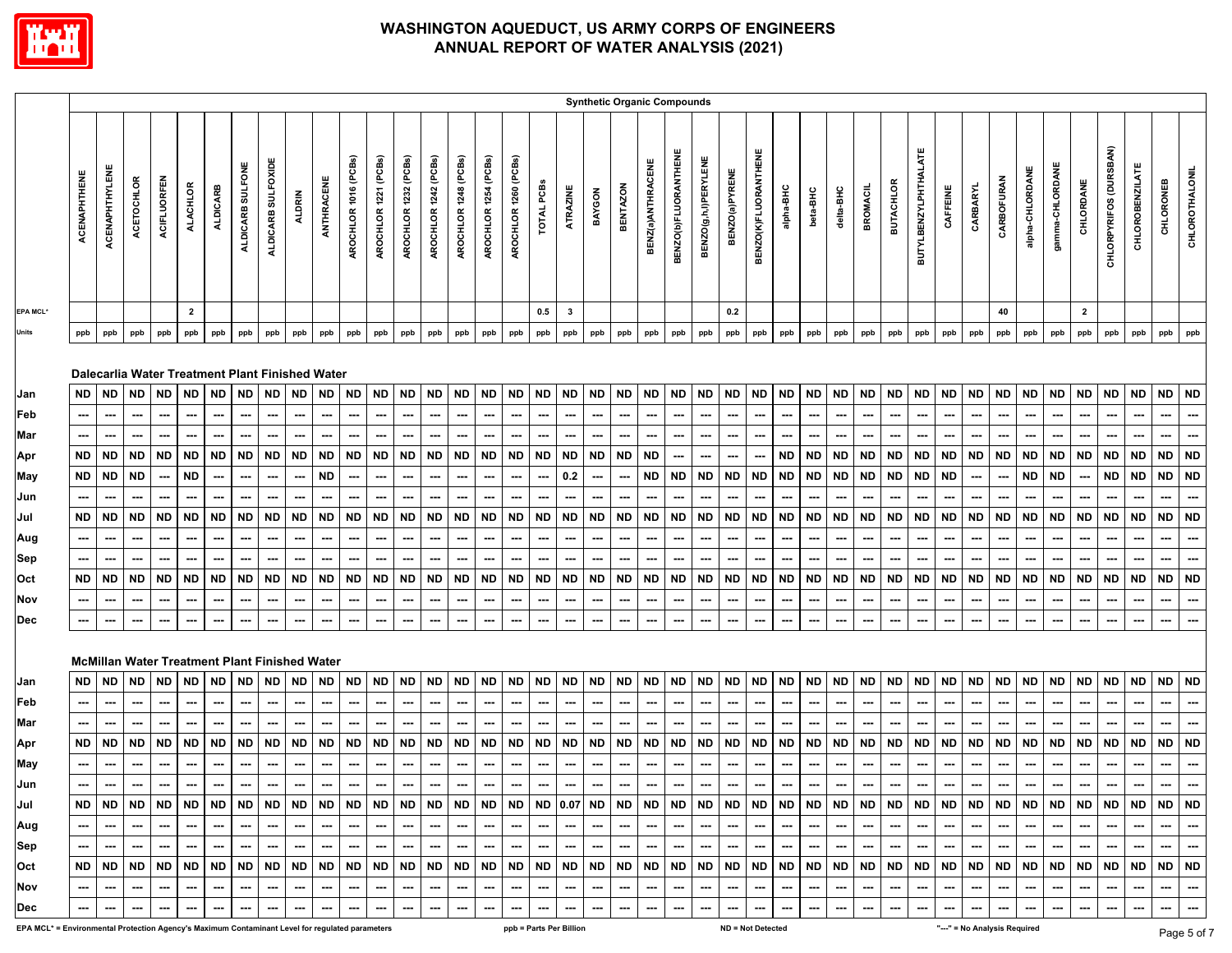

|                                                                                                 |                                                                                                          |                                                                                                                                                                                                 |                                                                                               |                                                                                            |                                                                                            |                                                                                                         |                                                                                                         |                                                                                           |                                                                                                                |                                                                                                                                            |                                                                                                  |                                                                                                   |                                                                                                         |                                                                                                         |                                                                                                                                                                                      |                                                                                                                      |                                                                                                                      |                                                                                                          |                                                                                                 |                                                                                                                 |                                                                                                               | <b>Synthetic Organic Compounds</b>                                                                      |                                                                                                               |                                                                                                         |                                                                                                                              |                                                                                                                              |                                                                                                   |                                                                                            |                                                                                                         |                                                                                                                                 |                                                                                                        |                                                                                          |                                                                                                  |                                                                                          |                                                                                                                                                          |                                                                                                        |                                                                                    |                                                                                                         |                                                                                 |                                                                                                        |                                                                                                                   |                                                                                                  |
|-------------------------------------------------------------------------------------------------|----------------------------------------------------------------------------------------------------------|-------------------------------------------------------------------------------------------------------------------------------------------------------------------------------------------------|-----------------------------------------------------------------------------------------------|--------------------------------------------------------------------------------------------|--------------------------------------------------------------------------------------------|---------------------------------------------------------------------------------------------------------|---------------------------------------------------------------------------------------------------------|-------------------------------------------------------------------------------------------|----------------------------------------------------------------------------------------------------------------|--------------------------------------------------------------------------------------------------------------------------------------------|--------------------------------------------------------------------------------------------------|---------------------------------------------------------------------------------------------------|---------------------------------------------------------------------------------------------------------|---------------------------------------------------------------------------------------------------------|--------------------------------------------------------------------------------------------------------------------------------------------------------------------------------------|----------------------------------------------------------------------------------------------------------------------|----------------------------------------------------------------------------------------------------------------------|----------------------------------------------------------------------------------------------------------|-------------------------------------------------------------------------------------------------|-----------------------------------------------------------------------------------------------------------------|---------------------------------------------------------------------------------------------------------------|---------------------------------------------------------------------------------------------------------|---------------------------------------------------------------------------------------------------------------|---------------------------------------------------------------------------------------------------------|------------------------------------------------------------------------------------------------------------------------------|------------------------------------------------------------------------------------------------------------------------------|---------------------------------------------------------------------------------------------------|--------------------------------------------------------------------------------------------|---------------------------------------------------------------------------------------------------------|---------------------------------------------------------------------------------------------------------------------------------|--------------------------------------------------------------------------------------------------------|------------------------------------------------------------------------------------------|--------------------------------------------------------------------------------------------------|------------------------------------------------------------------------------------------|----------------------------------------------------------------------------------------------------------------------------------------------------------|--------------------------------------------------------------------------------------------------------|------------------------------------------------------------------------------------|---------------------------------------------------------------------------------------------------------|---------------------------------------------------------------------------------|--------------------------------------------------------------------------------------------------------|-------------------------------------------------------------------------------------------------------------------|--------------------------------------------------------------------------------------------------|
|                                                                                                 | CHRYSENE                                                                                                 | $2,4-5$                                                                                                                                                                                         | <b>DALAPON</b>                                                                                | $2,4-DB$                                                                                   | <b>DCPA MONO &amp; DIACID DEGRADATE</b>                                                    | $2,4$ -DDD                                                                                              | $2,4$ '-DDE                                                                                             | 2,4'-DDT                                                                                  | 4,4'-DDD                                                                                                       | 4,4'-DDE                                                                                                                                   | 4,4'-DDT                                                                                         | <b>DIBENZ(a,h)ANTHRACENE</b>                                                                      | <b>DICAMBA</b>                                                                                          | 3,5-DICHLOROBENZOIC ACID                                                                                | DICHLORPROP                                                                                                                                                                          | DICHLORVOS (DDVP)                                                                                                    | <b>DIELDRIN</b>                                                                                                      | <b>DIETHYLPHTHALATE</b>                                                                                  | di-(2-ETHYLHEXYL)ADIPATE                                                                        | di-(2-ETHYLHEXYL)PHTHALATE                                                                                      | <b>DIMETHOATE</b>                                                                                             | <b>DIMETHYLPHTHALATE</b>                                                                                | DI-N-BUTYLPHTHALATE                                                                                           | DI-N-OCTYLPHTHALATE                                                                                     | 2,4-DINITROTOLUENE                                                                                                           | 2,6-DINITROTOLUENE                                                                                                           | <b>DINOSEB</b>                                                                                    | <b>DIQUAT</b>                                                                              | ENDOTHALL                                                                                               | ENDRIN                                                                                                                          | ENDRIN ALDEHYDE                                                                                        | EРTC                                                                                     | <b>FLUORANTHENE</b>                                                                              | <b>FLUORENE</b>                                                                          | <b>GLYPHOSATE</b>                                                                                                                                        | <b>HEPTACHLOR</b>                                                                                      | HEPTACHLOR EPOXIDE                                                                 | <b>HEXACHLOROBENZENE</b>                                                                                | <b>HEXACHLOROCYCLOPENTADIENE</b>                                                | 3-HYDROXYCARBOFURAN                                                                                    | INDENO(1,2,3,c,d)PYRENE                                                                                           | <b>ISOPHORONE</b>                                                                                |
| EPA MCL*                                                                                        |                                                                                                          | 70                                                                                                                                                                                              | 200                                                                                           |                                                                                            |                                                                                            |                                                                                                         |                                                                                                         |                                                                                           |                                                                                                                |                                                                                                                                            |                                                                                                  |                                                                                                   |                                                                                                         |                                                                                                         |                                                                                                                                                                                      |                                                                                                                      |                                                                                                                      |                                                                                                          | 400                                                                                             | 6                                                                                                               |                                                                                                               |                                                                                                         |                                                                                                               |                                                                                                         |                                                                                                                              |                                                                                                                              | $\overline{7}$                                                                                    | 20                                                                                         | 100                                                                                                     | $\overline{2}$                                                                                                                  |                                                                                                        |                                                                                          |                                                                                                  |                                                                                          | 700                                                                                                                                                      | 0.4                                                                                                    | 0.2                                                                                | $\mathbf{1}$                                                                                            | 50                                                                              |                                                                                                        |                                                                                                                   |                                                                                                  |
| <b>Units</b>                                                                                    | ppb                                                                                                      | ppb                                                                                                                                                                                             | ppb                                                                                           | ppb                                                                                        | ppb                                                                                        | ppb                                                                                                     | ppb                                                                                                     | ppb                                                                                       | ppb                                                                                                            | ppb                                                                                                                                        | ppb                                                                                              | ppb                                                                                               | ppb                                                                                                     | ppb                                                                                                     | ppb                                                                                                                                                                                  | ppb                                                                                                                  | ppb                                                                                                                  | ppb                                                                                                      | ppb                                                                                             | ppb                                                                                                             | ppb                                                                                                           | ppb                                                                                                     | ppb                                                                                                           | ppb                                                                                                     | ppb                                                                                                                          | ppb                                                                                                                          | ppb                                                                                               | ppb                                                                                        | ppb                                                                                                     | ppb                                                                                                                             | ppb                                                                                                    | ppb                                                                                      | ppb                                                                                              | ppb                                                                                      | ppb                                                                                                                                                      | ppb                                                                                                    | ppb                                                                                | ppb                                                                                                     | ppb                                                                             | ppb                                                                                                    | ppb                                                                                                               | ppb                                                                                              |
| Jan<br>Feb<br>Mar<br>Apr<br><b>May</b><br>Jun<br>Jul<br>Aug<br>Sep<br>Oct<br>Nov<br>Dec         | <b>ND</b><br>---<br>---<br>---<br><b>ND</b><br>---<br><b>ND</b><br>---<br>---<br><b>ND</b><br>---<br>--- | Dalecarlia Water Treatment Plant Finished Water<br><b>ND</b><br>---<br>0.2<br>---<br>---<br><b>ND</b><br>---<br><b>ND</b><br>---<br>---<br><b>McMillan Water Treatment Plant Finished Water</b> | <b>ND</b><br>$\sim$<br><b>ND</b><br>---<br>---<br><b>ND</b><br>---<br><b>ND</b><br>---<br>--- | <b>ND</b><br>---<br><b>ND</b><br>---<br>---<br><b>ND</b><br>---<br><b>ND</b><br>---<br>--- | <b>ND</b><br>---<br><b>ND</b><br>---<br>---<br><b>ND</b><br>---<br><b>ND</b><br>---<br>--- | <b>ND</b><br>---<br><b>ND</b><br><b>ND</b><br>---<br><b>ND</b><br>---<br>---<br><b>ND</b><br>---<br>--- | <b>ND</b><br>---<br><b>ND</b><br><b>ND</b><br>---<br><b>ND</b><br>---<br>---<br><b>ND</b><br>---<br>--- | <b>ND</b><br>---<br><b>ND</b><br><b>ND</b><br>---<br><b>ND</b><br>---<br><b>ND</b><br>--- | <b>ND</b><br>---<br>ND<br><b>ND</b><br>---<br><b>ND</b><br>---<br><b>ND</b><br>$\hspace{0.05cm} \cdots$<br>--- | <b>ND</b><br>---<br><b>ND</b><br><b>ND</b><br>$\overline{\phantom{a}}$<br><b>ND</b><br>---<br><b>ND</b><br>$\hspace{0.05cm} \cdots$<br>--- | <b>ND</b><br>---<br><b>ND</b><br><b>ND</b><br>---<br><b>ND</b><br>---<br><b>ND</b><br>---<br>--- | <b>ND</b><br>---<br>---<br><b>ND</b><br>---<br><b>ND</b><br>---<br>---<br><b>ND</b><br>---<br>--- | <b>ND</b><br>---<br><b>ND</b><br>---<br>---<br><b>ND</b><br>---<br><b>ND</b><br>---<br>---<br><b>ND</b> | <b>ND</b><br>---<br><b>ND</b><br>---<br>---<br><b>ND</b><br>---<br><b>ND</b><br>---<br>---<br><b>ND</b> | <b>ND</b><br>---<br>$\sf ND$<br>$\overline{\phantom{a}}$<br>$\hspace{0.05cm} \cdots$<br><b>ND</b><br>---<br>$\hspace{0.05cm} \cdots$<br><b>ND</b><br>$\hspace{0.05cm} \cdots$<br>--- | <b>ND</b><br>---<br><b>ND</b><br><b>ND</b><br>---<br><b>ND</b><br>---<br>---<br><b>ND</b><br>---<br>---<br><b>ND</b> | <b>ND</b><br>---<br><b>ND</b><br><b>ND</b><br>---<br><b>ND</b><br>---<br>---<br><b>ND</b><br>---<br>---<br><b>ND</b> | <b>ND</b><br>---<br><b>ND</b><br><b>ND</b><br>---<br>${\sf ND}$<br>---<br>---<br><b>ND</b><br>---<br>--- | <b>ND</b><br>---<br>$\sf ND$<br><b>ND</b><br>---<br><b>ND</b><br>---<br><b>ND</b><br>---<br>--- | <b>ND</b><br>---<br>---<br><b>ND</b><br>---<br><b>ND</b><br>---<br><b>ND</b><br>$\hspace{0.05cm} \cdots$<br>--- | <b>ND</b><br>---<br><b>ND</b><br><b>ND</b><br>---<br><b>ND</b><br>---<br>---<br><b>ND</b><br>---<br>---<br>ND | <b>ND</b><br>---<br><b>ND</b><br><b>ND</b><br>---<br><b>ND</b><br>---<br>---<br><b>ND</b><br>---<br>--- | <b>ND</b><br>---<br><b>ND</b><br><b>ND</b><br>---<br><b>ND</b><br>---<br><b>ND</b><br>---<br>---<br><b>ND</b> | <b>ND</b><br>---<br>---<br><b>ND</b><br>---<br><b>ND</b><br>---<br><b>ND</b><br>---<br>---<br><b>ND</b> | <b>ND</b><br>---<br>---<br>${\sf ND}$<br><b>ND</b><br>---<br><b>ND</b><br>---<br>---<br><b>ND</b><br>---<br>---<br><b>ND</b> | <b>ND</b><br>---<br><b>ND</b><br><b>ND</b><br>$\hspace{0.05cm} \cdots$<br><b>ND</b><br>---<br>---<br><b>ND</b><br>---<br>--- | <b>ND</b><br>---<br><b>ND</b><br>---<br>---<br><b>ND</b><br>---<br>---<br><b>ND</b><br>---<br>--- | <b>ND</b><br>---<br><b>ND</b><br>---<br>---<br>---<br>ND<br>---<br><b>ND</b><br>---<br>--- | <b>ND</b><br>---<br><b>ND</b><br>---<br>---<br><b>ND</b><br>---<br><b>ND</b><br>---<br>---<br><b>ND</b> | <b>ND</b><br>---<br><b>ND</b><br><b>ND</b><br>$\overline{\phantom{a}}$<br><b>ND</b><br>---<br>---<br><b>ND</b><br>$\sim$<br>--- | <b>ND</b><br>---<br><b>ND</b><br><b>ND</b><br><b>ND</b><br>---<br><b>ND</b><br>---<br>---<br><b>ND</b> | <b>ND</b><br>---<br>$\sf ND$<br><b>ND</b><br><b>ND</b><br>---<br><b>ND</b><br>---<br>--- | <b>ND</b><br>---<br><b>ND</b><br><b>ND</b><br>---<br><b>ND</b><br>---<br><b>ND</b><br>---<br>--- | <b>ND</b><br>---<br>ND<br>ND<br>---<br><b>ND</b><br>---<br>ND<br>---<br>---<br><b>ND</b> | <b>ND</b><br>---<br><b>ND</b><br>---<br>$\overline{\phantom{a}}$<br>---<br><b>ND</b><br>---<br><b>ND</b><br>$\overline{\phantom{a}}$<br>---<br><b>ND</b> | <b>ND</b><br>---<br>$\sf ND$<br><b>ND</b><br>---<br><b>ND</b><br>---<br>---<br><b>ND</b><br>---<br>--- | <b>ND</b><br>---<br><b>ND</b><br><b>ND</b><br><b>ND</b><br><b>ND</b><br>---<br>--- | <b>ND</b><br>---<br><b>ND</b><br><b>ND</b><br>---<br><b>ND</b><br>---<br>---<br><b>ND</b><br>---<br>--- | ND<br>---<br><b>ND</b><br><b>ND</b><br>---<br><b>ND</b><br>---<br><b>ND</b><br> | <b>ND</b><br>---<br><b>ND</b><br>---<br>$\sim$<br><b>ND</b><br><b>ND</b><br>$\sim$<br>---<br><b>ND</b> | <b>ND</b><br>---<br>$\hspace{0.05cm} \cdots$<br><b>ND</b><br>---<br><b>ND</b><br><b>ND</b><br>---<br>---<br>ND ND | ND<br>---<br>---<br><b>ND</b><br><b>ND</b><br>---<br><b>ND</b><br>---<br><b>ND</b><br>---<br>--- |
| Jan                                                                                             | ND                                                                                                       | <b>ND</b>                                                                                                                                                                                       | <b>ND</b>                                                                                     | <b>ND</b>                                                                                  | <b>ND</b>                                                                                  | <b>ND</b>                                                                                               | <b>ND</b>                                                                                               | <b>ND</b>                                                                                 | <b>ND</b>                                                                                                      | <b>ND</b>                                                                                                                                  | <b>ND</b>                                                                                        | <b>ND</b>                                                                                         |                                                                                                         |                                                                                                         | <b>ND</b>                                                                                                                                                                            |                                                                                                                      |                                                                                                                      | <b>ND</b>                                                                                                | <b>ND</b>                                                                                       | $1.2$                                                                                                           |                                                                                                               | <b>ND</b>                                                                                               |                                                                                                               |                                                                                                         |                                                                                                                              | <b>ND</b>                                                                                                                    | <b>ND</b>                                                                                         | <b>ND</b>                                                                                  |                                                                                                         | ND                                                                                                                              |                                                                                                        | <b>ND</b>                                                                                | <b>ND</b>                                                                                        |                                                                                          |                                                                                                                                                          |                                                                                                        | ND ND                                                                              | <b>ND</b>                                                                                               | ND                                                                              |                                                                                                        |                                                                                                                   |                                                                                                  |
| Feb                                                                                             | ---                                                                                                      | ---                                                                                                                                                                                             | ---                                                                                           | ---                                                                                        | ---                                                                                        | ---                                                                                                     | ---                                                                                                     | ---                                                                                       | ---                                                                                                            | $\overline{\phantom{a}}$                                                                                                                   | ---                                                                                              | ---                                                                                               | $\hspace{0.05cm} \cdots$                                                                                | $\sim$                                                                                                  | $\overline{\phantom{a}}$                                                                                                                                                             | ---                                                                                                                  | ---                                                                                                                  | ---                                                                                                      | ---                                                                                             | $\hspace{0.05cm} \cdots$                                                                                        | $\hspace{0.05cm} \cdots$                                                                                      | ---                                                                                                     | ---                                                                                                           | ---                                                                                                     | ---                                                                                                                          | $\hspace{0.05cm} \cdots$                                                                                                     | ---                                                                                               | ---                                                                                        | ---                                                                                                     | $\overline{\phantom{a}}$                                                                                                        | ---                                                                                                    | ---                                                                                      | ---                                                                                              | ---                                                                                      | $\overline{\phantom{a}}$                                                                                                                                 | ---                                                                                                    | ---                                                                                | ---                                                                                                     | ---                                                                             | $\sim$                                                                                                 | $\hspace{0.05cm} \cdots$                                                                                          | ---                                                                                              |
| Mar                                                                                             | ---                                                                                                      |                                                                                                                                                                                                 | ---<br><b>ND</b>                                                                              | ---                                                                                        | ---                                                                                        | ---                                                                                                     | ---                                                                                                     | ---                                                                                       | ---                                                                                                            |                                                                                                                                            | ---                                                                                              | ---                                                                                               | <b>ND</b>                                                                                               | ---                                                                                                     | ---                                                                                                                                                                                  | ---                                                                                                                  | ---                                                                                                                  | ---                                                                                                      | ---                                                                                             | ---                                                                                                             | ---                                                                                                           | ---                                                                                                     | ---                                                                                                           | ---                                                                                                     | ---                                                                                                                          | ---                                                                                                                          | ---                                                                                               | ---                                                                                        |                                                                                                         | ---                                                                                                                             | ---                                                                                                    | ---                                                                                      | ---                                                                                              | ---                                                                                      | ---                                                                                                                                                      | ---                                                                                                    |                                                                                    | ---                                                                                                     |                                                                                 | <b>ND</b>                                                                                              | ---                                                                                                               | ---<br><b>ND</b>                                                                                 |
| Apr<br><b>May</b>                                                                               | <b>ND</b><br>---                                                                                         | <b>ND</b><br>---                                                                                                                                                                                | ---                                                                                           | ND<br>---                                                                                  | ND<br>---                                                                                  | <b>ND</b>                                                                                               | <b>ND</b><br>---                                                                                        | <b>ND</b><br>---                                                                          | ND<br>$\hspace{0.05cm} \cdots$                                                                                 | <b>ND</b><br>$\hspace{0.05cm} \cdots$                                                                                                      | <b>ND</b><br>---                                                                                 | <b>ND</b><br>---                                                                                  | ---                                                                                                     | <b>ND</b><br>$\hspace{0.05cm} \cdots$                                                                   | <b>ND</b><br>$\hspace{0.05cm} \cdots$                                                                                                                                                | <b>ND</b>                                                                                                            | <b>ND</b><br>---                                                                                                     | <b>ND</b><br>---                                                                                         | <b>ND</b><br>---                                                                                | <b>ND</b><br>---                                                                                                | <b>ND</b><br>$\hspace{0.05cm} \cdots$                                                                         | ND<br>---                                                                                               | <b>ND</b><br>---                                                                                              | <b>ND</b><br>---                                                                                        | <b>ND</b><br>---                                                                                                             | <b>ND</b><br>$\hspace{0.05cm} \cdots$                                                                                        | <b>ND</b><br>$\hspace{0.05cm} \cdots$                                                             | <b>ND</b><br>---                                                                           | <b>ND</b><br>---                                                                                        | <b>ND</b><br>---                                                                                                                | <b>ND</b><br>---                                                                                       | <b>ND</b><br>---                                                                         | <b>ND</b><br>---                                                                                 | <b>ND</b><br>---                                                                         | <b>ND</b><br>---                                                                                                                                         | <b>ND</b>                                                                                              | ND<br>---                                                                          | <b>ND</b><br>---                                                                                        | <b>ND</b><br>---                                                                | $\overline{\phantom{a}}$                                                                               | <b>ND</b><br>---                                                                                                  |                                                                                                  |
| Jun                                                                                             | ---                                                                                                      | ---                                                                                                                                                                                             | ---                                                                                           | ---                                                                                        | ---                                                                                        | ---<br>---                                                                                              | ---                                                                                                     | ---                                                                                       | ---                                                                                                            | $\overline{\phantom{a}}$                                                                                                                   | ---                                                                                              | ---                                                                                               | ---                                                                                                     | ---                                                                                                     | ---                                                                                                                                                                                  | ---<br>---                                                                                                           | ---                                                                                                                  | ---                                                                                                      | ---                                                                                             | ---                                                                                                             | ---                                                                                                           | ---                                                                                                     | ---                                                                                                           | ---                                                                                                     | ---                                                                                                                          | $\hspace{0.05cm} \cdots$                                                                                                     | ---                                                                                               | ---                                                                                        | ---                                                                                                     | ---                                                                                                                             | ---                                                                                                    | ---                                                                                      | ---                                                                                              | ---                                                                                      | ---                                                                                                                                                      | ---<br>---                                                                                             | ---                                                                                | ---                                                                                                     | ---                                                                             | ---                                                                                                    | ---                                                                                                               |                                                                                                  |
| Jul                                                                                             | <b>ND</b>                                                                                                | <b>ND</b>                                                                                                                                                                                       | 1.3                                                                                           | <b>ND</b>                                                                                  | <b>ND</b>                                                                                  | <b>ND</b>                                                                                               | <b>ND</b>                                                                                               | <b>ND</b>                                                                                 | <b>ND</b>                                                                                                      | ND                                                                                                                                         | <b>ND</b>                                                                                        | <b>ND</b>                                                                                         | <b>ND</b>                                                                                               | <b>ND</b>                                                                                               | <b>ND</b>                                                                                                                                                                            | <b>ND</b>                                                                                                            | <b>ND</b>                                                                                                            | <b>ND</b>                                                                                                | <b>ND</b>                                                                                       | <b>ND</b>                                                                                                       | <b>ND</b>                                                                                                     | <b>ND</b>                                                                                               | <b>ND</b>                                                                                                     | <b>ND</b>                                                                                               | <b>ND</b>                                                                                                                    | <b>ND</b>                                                                                                                    | <b>ND</b>                                                                                         | ---                                                                                        |                                                                                                         | <b>ND</b>                                                                                                                       | <b>ND</b>                                                                                              | <b>ND</b>                                                                                | <b>ND</b>                                                                                        | <b>ND</b>                                                                                | $\overline{\phantom{a}}$                                                                                                                                 | <b>ND</b>                                                                                              | <b>ND</b>                                                                          | <b>ND</b>                                                                                               | <b>ND</b>                                                                       | <b>ND</b>                                                                                              | ND ND                                                                                                             |                                                                                                  |
| Aug                                                                                             | ---                                                                                                      | ---                                                                                                                                                                                             |                                                                                               | ---                                                                                        | ---                                                                                        | ---                                                                                                     | ---                                                                                                     |                                                                                           | ---                                                                                                            |                                                                                                                                            | ---                                                                                              | ---                                                                                               |                                                                                                         | ---                                                                                                     | ---                                                                                                                                                                                  | ---                                                                                                                  | ---                                                                                                                  | ---                                                                                                      | ---                                                                                             |                                                                                                                 | ---                                                                                                           | ---                                                                                                     | ---                                                                                                           | ---                                                                                                     | ---                                                                                                                          | ---                                                                                                                          | ---                                                                                               | <b>ND</b>                                                                                  | <b>ND</b>                                                                                               | $\overline{\phantom{a}}$                                                                                                        | ---                                                                                                    | ---                                                                                      | ---                                                                                              | ---                                                                                      | <b>ND</b>                                                                                                                                                | ---                                                                                                    |                                                                                    | ---                                                                                                     | ---                                                                             |                                                                                                        | ---                                                                                                               | ---                                                                                              |
| <b>Sep</b>                                                                                      |                                                                                                          |                                                                                                                                                                                                 |                                                                                               |                                                                                            |                                                                                            |                                                                                                         | ---                                                                                                     | ---                                                                                       |                                                                                                                |                                                                                                                                            |                                                                                                  | ---                                                                                               |                                                                                                         | ---                                                                                                     | ---                                                                                                                                                                                  | ---                                                                                                                  |                                                                                                                      | ---                                                                                                      |                                                                                                 |                                                                                                                 | ---                                                                                                           | ---                                                                                                     |                                                                                                               |                                                                                                         | ---                                                                                                                          | ---                                                                                                                          |                                                                                                   | ---                                                                                        |                                                                                                         | ---                                                                                                                             |                                                                                                        |                                                                                          |                                                                                                  |                                                                                          | $\sim$                                                                                                                                                   |                                                                                                        |                                                                                    | ---                                                                                                     |                                                                                 | $\overline{\phantom{a}}$                                                                               | ---                                                                                                               | ---                                                                                              |
| Oct                                                                                             | ND                                                                                                       | <b>ND</b>                                                                                                                                                                                       | <b>ND</b>                                                                                     | <b>ND</b>                                                                                  | <b>ND</b>                                                                                  |                                                                                                         | ND ND                                                                                                   | <b>ND</b>                                                                                 |                                                                                                                | ND ND                                                                                                                                      | <b>ND</b>                                                                                        | <b>ND</b>                                                                                         | <b>ND</b>                                                                                               | <b>ND</b>                                                                                               | <b>ND</b>                                                                                                                                                                            | <b>ND</b>                                                                                                            | <b>ND</b>                                                                                                            | <b>ND</b>                                                                                                | ND                                                                                              | <b>ND</b>                                                                                                       | <b>ND</b>                                                                                                     | <b>ND</b>                                                                                               | <b>ND</b>                                                                                                     | <b>ND</b>                                                                                               | <b>ND</b>                                                                                                                    | <b>ND</b>                                                                                                                    | <b>ND</b>                                                                                         | <b>ND</b>                                                                                  | <b>ND</b>                                                                                               | <b>ND</b>                                                                                                                       | <b>ND</b>                                                                                              | <b>ND</b>                                                                                | <b>ND</b>                                                                                        | <b>ND</b>                                                                                | <b>ND</b>                                                                                                                                                | ND ND                                                                                                  |                                                                                    | <b>ND</b>                                                                                               | <b>ND</b>                                                                       | <b>ND</b>                                                                                              | ND ND                                                                                                             |                                                                                                  |
| Nov                                                                                             | ---                                                                                                      | ---                                                                                                                                                                                             | ---                                                                                           | ---                                                                                        | ---                                                                                        | ---                                                                                                     | ---                                                                                                     | ---                                                                                       | ---                                                                                                            | $\hspace{0.05cm} \cdots$                                                                                                                   | ---                                                                                              | ---                                                                                               | ---                                                                                                     | ---                                                                                                     | $\overline{\phantom{a}}$                                                                                                                                                             | ---                                                                                                                  | ---                                                                                                                  | ---                                                                                                      | ---                                                                                             | ---                                                                                                             | ---                                                                                                           | ---                                                                                                     | ---                                                                                                           | ---                                                                                                     | ---                                                                                                                          | ---                                                                                                                          | ---                                                                                               | ---                                                                                        | ---                                                                                                     | ---                                                                                                                             | ---                                                                                                    |                                                                                          | ---                                                                                              | ---                                                                                      | ---                                                                                                                                                      | ---                                                                                                    | ---                                                                                | ---                                                                                                     | ---                                                                             | ---                                                                                                    | ---                                                                                                               | ---                                                                                              |
| Dec                                                                                             | ---                                                                                                      | ---                                                                                                                                                                                             | $\hspace{0.05cm} \cdots$                                                                      | ---                                                                                        | ---                                                                                        | ---                                                                                                     | ---                                                                                                     | ---                                                                                       | $\hspace{0.05cm} \cdots$                                                                                       | $\overline{\phantom{a}}$                                                                                                                   | ---                                                                                              | ---                                                                                               | ---                                                                                                     | $\hspace{0.05cm} \cdots$                                                                                | $\hspace{0.05cm} \cdots$                                                                                                                                                             | ---                                                                                                                  | ---                                                                                                                  | ---                                                                                                      | ---                                                                                             | $\hspace{0.05cm} \cdots$                                                                                        | $\hspace{0.05cm} \cdots$                                                                                      | ---                                                                                                     | $\overline{\phantom{a}}$                                                                                      | ---                                                                                                     | $\hspace{0.05cm} \cdots$                                                                                                     | ---                                                                                                                          | ---                                                                                               | ---                                                                                        | ---                                                                                                     | $\cdots$                                                                                                                        | ---                                                                                                    | ---                                                                                      | ---                                                                                              | ---                                                                                      | $\hspace{0.05cm} \cdots$                                                                                                                                 | ---                                                                                                    | ---                                                                                | ---                                                                                                     | ---                                                                             | $\sim$                                                                                                 | ---                                                                                                               | $\sim$                                                                                           |
| EPA MCL* = Environmental Protection Agency's Maximum Contaminant Level for regulated parameters |                                                                                                          |                                                                                                                                                                                                 |                                                                                               |                                                                                            |                                                                                            |                                                                                                         |                                                                                                         |                                                                                           |                                                                                                                |                                                                                                                                            |                                                                                                  |                                                                                                   |                                                                                                         |                                                                                                         |                                                                                                                                                                                      |                                                                                                                      |                                                                                                                      | ppb = Parts Per Billion                                                                                  |                                                                                                 |                                                                                                                 |                                                                                                               |                                                                                                         |                                                                                                               |                                                                                                         |                                                                                                                              | ND = Not Detected                                                                                                            |                                                                                                   |                                                                                            |                                                                                                         |                                                                                                                                 |                                                                                                        |                                                                                          |                                                                                                  |                                                                                          | "---" = No Analysis Required                                                                                                                             |                                                                                                        |                                                                                    |                                                                                                         |                                                                                 |                                                                                                        |                                                                                                                   | Page 6 o                                                                                         |

Page 6 of 7